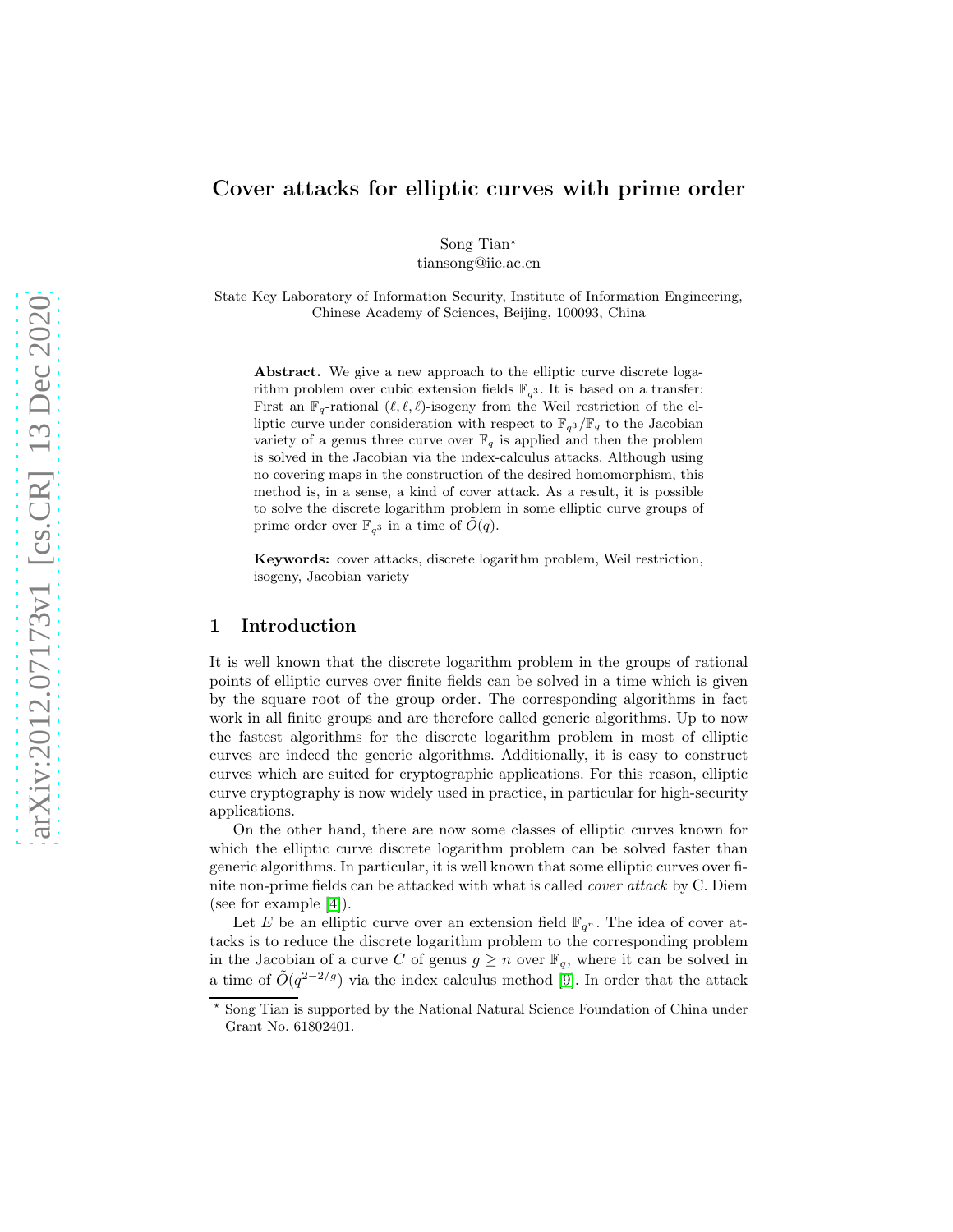is faster than generic attacks, one wants that the genus of  $C$  is small. For example, in the case that  $E(\mathbb{F}_{q^n})$  is prime (which is often the case in cryptographic applications), it is optimal if  $g$  is equal to the extension degree  $n$ .

The first application of this idea is the GHS attack [\[3,](#page-17-2)[8](#page-17-3)[,10\]](#page-17-4). This attack is only of relevance for relatively few curves. For example, if  $q$  is odd and  $n$  is prime and not 3, 5 or 7, the genus of the resulting curve is always so large that one can say that the attack fails. For  $n = 3$ , if we require C to be of genus 3, then a necessary condition is that the elliptic curve has three rational points of order 2 [\[3](#page-17-2)[,13\]](#page-17-5). This therefore raises the natural question whether elliptic curves over  $\mathbb{F}_{q^3}$  with cofactor 1 or 2 can be attacked with cover attacks. A recent discussion in  $[19]$  shows that  $C$  needs to be non-hyperelliptic if the elliptic curve has prime order, and that when the cofactor is 2, it might be possible to construct a genus 3 hyperelliptic curve C together with a degree 3 morphism  $C \to E$ .

In this work, we give a new approach to the problem. The main idea is to attempt to compute  $(\ell, \ell, \ell)$ -isogenies from the Weil restriction of an elliptic curve to the Jacobian of a genus 3 curve. This is motivated by the fact that principally polarized abelian varieties of dimension 3 are the generalized Jacobian varieties [\[15\]](#page-18-1). If we take such an isogeny for an elliptic curve  $E$  of prime order, we can transfer the discrete logarithm problem from  $E(\mathbb{F}_{q^3})$  to the Jacobian of a nonhyperelliptic curve over  $\mathbb{F}_q$ , and solve it there in a time of  $O(q)$  [\[5\]](#page-17-6). In contrast, if we apply the index-calculus method based on the summation polynomials to the discrete logarithm problem in  $E(\mathbb{F}_{q^3})$ , then the complexity is  $\tilde{O}(q^{4/3})$  [\[7\]](#page-17-7).

We note that the GHS attack [\[3](#page-17-2)[,8\]](#page-17-3) and the work [\[19\]](#page-18-0) transfer the discrete logarithm problem in a way which relies on the covering map: The homomorphism from the group under consideration to another group is the composition of the pullback homomorphism induced by the covering map and the trace map (or at the level of function fields of curves the composition of the conorm and norm maps). This contrasts with the direct construction of a homomorphism in the present work.

The method of computing the  $(\ell, \ell, \ell)$ -isogenies is basically the same as the one in [\[18\]](#page-18-2). The only difference is that the isogenies start from the Weil restriction of an elliptic curve instead of the Jacobian of a hyperelliptic curve. We remark here that the most important notion for the computation is normal Weil set, which is introduced by Shepherd-Barron in [\[17\]](#page-18-3). First, we use Weil sets on the Weil restriction to construct a normal Weil set on the quotient of the Weil restriction by a rational subgroup with certain property, from which we can compute an equation for the resulting curve. The question then is, how to compute the image in the Jacobian of this curve of a given point on the Weil restriction? For this, we build a link between the normal Weil set on the quotient and a normal Weil set on the Jacobian. Doing so allows us to know the values of functions in the latter normal Weil set at the image point. Then we recover the image point from these values by solving a system of polynomial equations.

The paper is organized as follows. In section 2, we give an introduction to normal Weil set. In section 3, we give a description of the algorithm for computing  $(\ell, \ell, \ell)$ -isogenies. In section 4, we give a conclusion.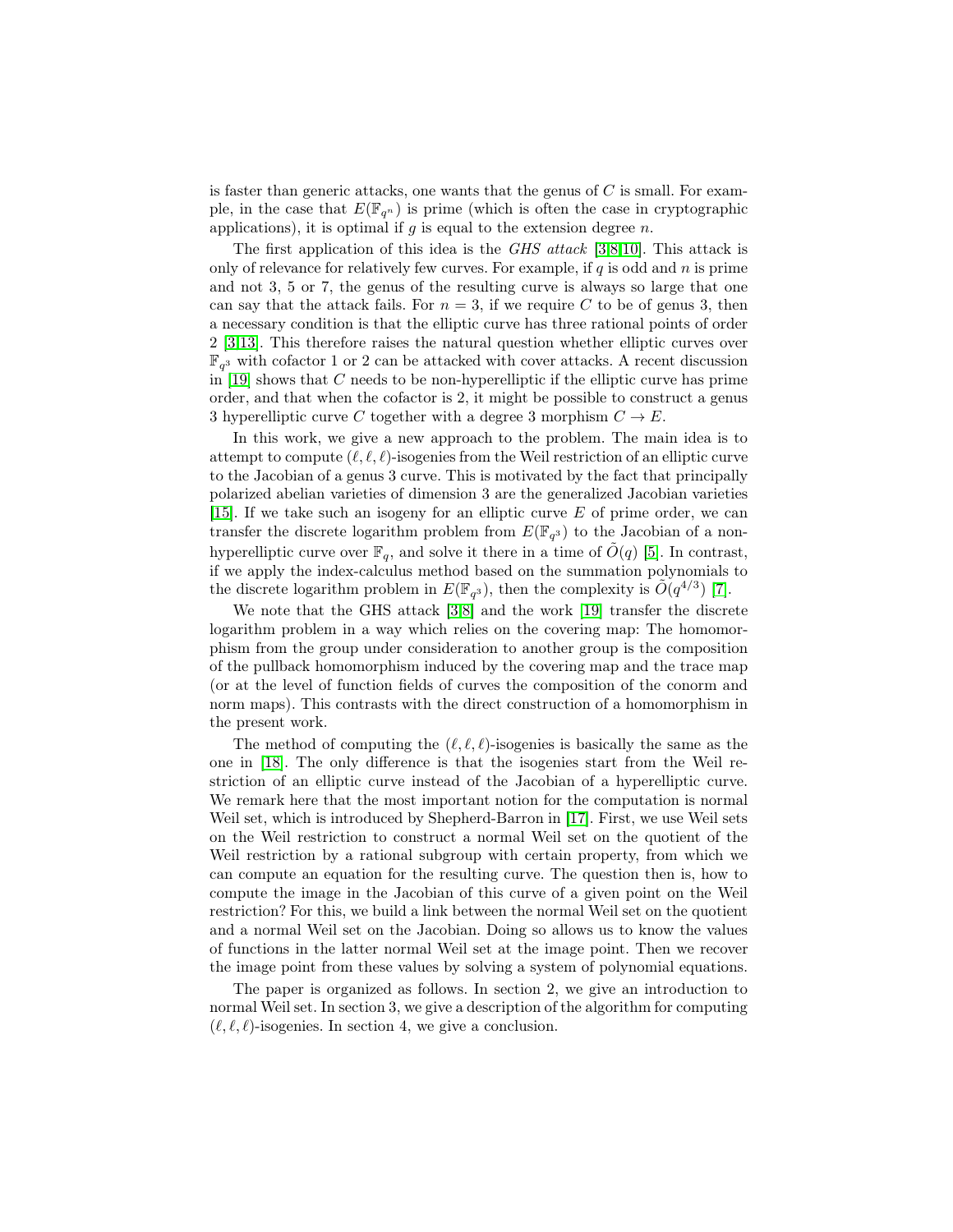## 2 Normal Weil sets

The notion of normal Weil set is introduced by Shepherd-Barron in [\[17\]](#page-18-3) as the algebraic analogue of the ratios of theta functions of level  $N$ . In this section we recall normal Weil set and explain how to construct Weil sets on the Weil restriction of an elliptic curve and on the Jacobian variety of a curve.

Let  $A$  be an abelian variety over an algebraically closed field  $k$  and  $W$  a symmetric divisor on  $A$ . Let N be a positive integer. Then for each N-torsion point  $P \in \mathcal{A}(k)$ , there is a rational function  $f_P$  whose divisor is  $NT_P^*W - NW$ , where  $T_P : A \to A$  is the translation by P. We call  $f_P$  a Weil function for P, and call an ordered set  $\{f_P\}_{P \in \mathcal{A}[N]}$  of Weil functions a Weil set. The set of all pairs  $(P, f_P)$  with the operation given by  $(P, f_P)(Q, f_Q) = (P + Q, f_P T_P^* f_Q)$  is a group. The Weil pairing  $e_N : \mathcal{A}[N] \times \mathcal{A}[N] \to \mu_N$  can be rephrased as taking the commutator; more precisely,  $e_N(P,Q) = \frac{f_P T_P^* f_Q}{f_Q T_Q^* f_P^*}$ .

Fix a bilinear pairing  $d_N$  on  $\mathcal{A}[N]$  such that  $e_N(P,Q) = d_N(P,Q)/d_N(Q,P)$ for all  $P,Q \in \mathcal{A}[N]$ . We say that a Weil set  $\{f_P\}_{P \in \mathcal{A}[N]}$  is normal if for all  $P,Q \in \mathcal{A}[N]$ , we have  $f_P T_P^* f_Q = d_N(P,Q) f_{P+Q}$ . Given a Weil set  $\{f_P\}_{P \in \mathcal{A}[N]}$ , we can use Algorithm [1](#page-2-0) to compute an ordered set  $\{\alpha_P\}_{P \in \mathcal{A}[N]}$  of scalars such that  $\{\alpha_P f_P\}_{P \in \mathcal{A}[N]}$  is normal (see [\[17,](#page-18-3) Section 3.2] for details).

<span id="page-2-0"></span>In what follows we always take  $d_N$  for  $N = 2$  in a way like this: Let  $P_1, \ldots, P_{2g}$ be a fixed symplectic basis of  $\mathcal{A}[2]$ . Then it takes  $-1$  at the pair  $(P_i, P_j)$  exactly for  $j = g + i$  with  $i = 1, 2, ..., g$ .

### 2.1 Weil sets on Weil restriction

Let E be an elliptic curve over a finite field  $\mathbb{F}_{q^3}$ . Let W be its Weil restriction with respect to the extension  $\mathbb{F}_{q^3}/\mathbb{F}_q$ . So W is an abelian variety of dimension 3 over  $\mathbb{F}_q$ , and it is isomorphic to the product  $\mathcal{A} = E \times E^{\sigma} \times E^{\sigma^2}$  over  $\mathbb{F}_{q^3}$ , where  $E^{\sigma}$  (resp.  $E^{\sigma^2}$ ) is obtained from E by raising each coefficient of the defining equations to the  $q^{th}$  (resp.  $(q^2)^{th}$ ) power. By abuse of notation, we will use  $\sigma$ for the Frobenius endomorphism on  $W$  and the  $q^{th}$ -power Frobenius maps on  $E, E^{\sigma}, E^{\sigma^2}.$ 

Let  $\bar{\mathbb{F}}_q$  be the algebraic closure of  $\mathbb{F}_q$ . The point set  $\mathcal{W}(\bar{\mathbb{F}}_q)$  can be identified with  $E(\bar{\mathbb{F}}_q) \times E^{\sigma}(\bar{\mathbb{F}}_q) \times E^{\sigma^2}(\bar{\mathbb{F}}_q)$ . The Frobenious endomorphism  $\sigma$  on W then takes a point  $(P_1, P_2, P_3)$  to  $(P_3^{\sigma}, P_1^{\sigma}, P_2^{\sigma})$ . So the  $\mathbb{F}_q$ -rational points of W are points of form  $(P, P^{\sigma}, P^{\sigma^2})$  with  $P \in E(\mathbb{F}_{q^3})$ . The N-torsion subgroup of W corresponds to  $E[N] \times E^{\sigma^2}[N] \times E^{\sigma^2}[N]$  with Weil pairing the combination of those on E,  $E^{\sigma}$  and  $E^{\sigma^2}$ .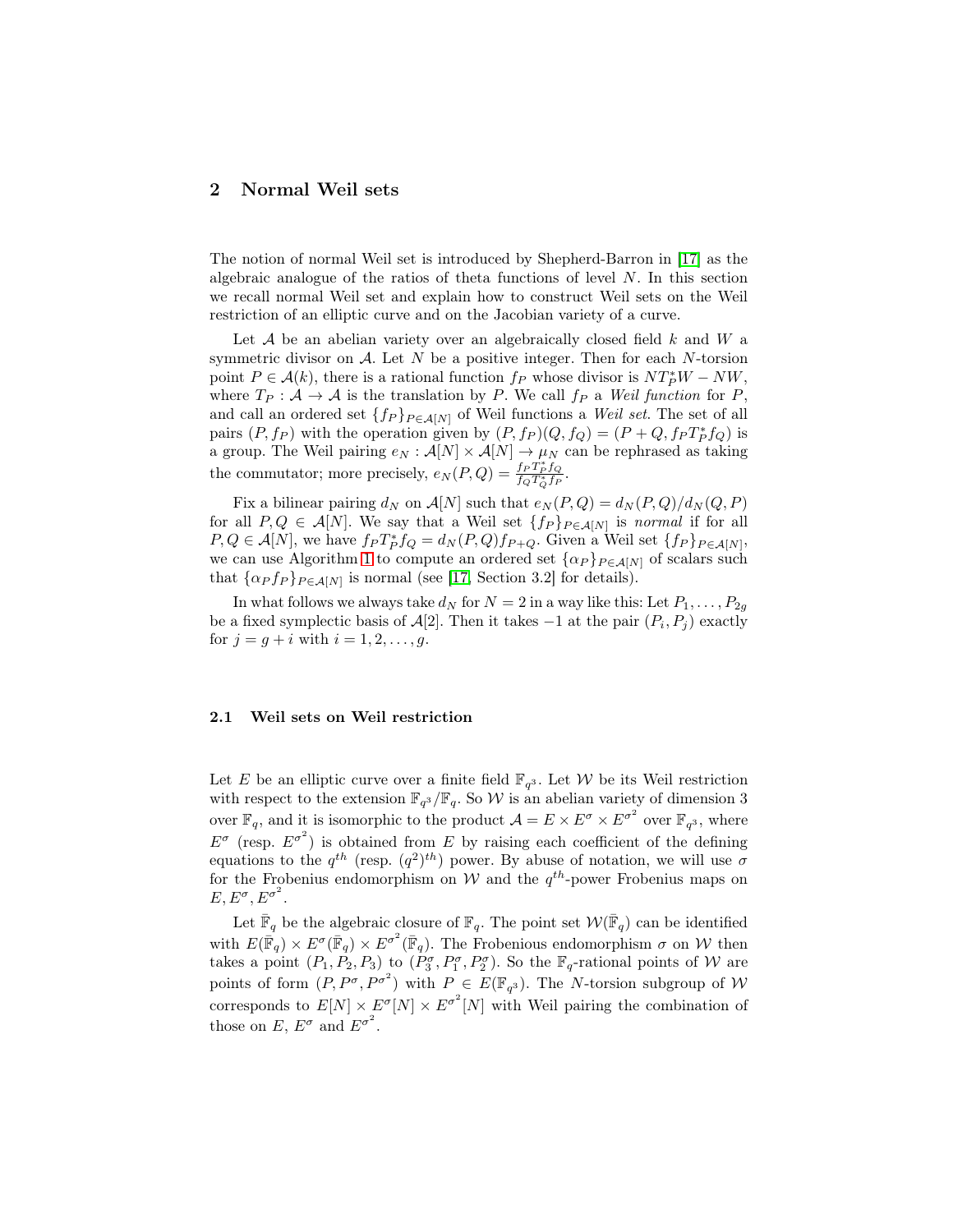## Algorithm 1: Compute a normalization

**Data:** a Weil set  $\{f_P\}_{P \in A[N]}$  (N is a prime,  $f_0 = 1$ ), a bilinear pairing  $d_N$  on  $\mathcal{A}[N]$  such that  $e_N(P,Q) = d_N(P,Q)/d_N(Q,P)$ **Result:** an ordered set  $\{\alpha_P\}_{P \in \mathcal{A}[N]}$  of scalars such that  $\{\alpha_P f_P\}_{P \in \mathcal{A}[N]}$  is normal. 1 Compute a basis  $P_1, \ldots, P_{2g}$  of  $\mathcal{A}[N]$ ; /\* g is the dimension of  $A$  \*/ 2  $\alpha_0 = 1$ ; 3 for  $i = 1$  to 2g do compute  $u_i = \prod_{j=1}^{N-1} d_N(P_i, jP_i) \frac{f_{(j+1)P_i}}{f_{P_i}T_{P_i}^* f_{ij}}$  $\frac{f_{(j+1)P_i}}{f_{P_i}T_{P_i}^*f_{jP_i}}$ /\*  $\alpha_{P_i}^N$  is equal to  $u_i$  \*/ if  $N=2$  then compute  $\alpha_{P_i} = \sqrt{u_i}$ ; else compute  $v_i = d_N (P_i, -P_i) \frac{f_{-P_i}}{(f_{P_i} T_{P_i}^*, f_{-P_i})}$  $\frac{J-P_i}{(f_{P_i}T_{P_i}^*f_{-P_i})[-1]^*f_{P_i}};$ /\*  $\alpha_{P_i}^2$  is equal to  $v_i$  \*/ compute  $\alpha_{P_i} = u_i/v_i^{(N-1)/2};$ 4  $S = \emptyset$ ; for  $i=1$  to  $2g$  do for  $j = 2$  to  $N - 1$  do compute  $\alpha_j P_i = \frac{\alpha_{(j-1)P_i} \alpha_{P_i}}{d_N((j-1)P_i, P_i)} \frac{f_{(j-1)P_i} T_{(j-1)P_i}^* f_{P_i}}{f_{jP_i}}$  $\frac{(j-1)P_i^{\;jT_i}}{f_jP_i};$ if  $S$  is not empty then for Q in S and  $j = 1$  to  $N - 1$  do compute  $\alpha_{Q+jP_i} = \frac{\alpha_Q \alpha_{jP_i}}{d_N(jP_i,Q)} \frac{f_j P_i T_{jP_i}^* f_Q}{f_j P_i + Q}$  $\frac{F_i - j P_i \cup Q}{f_j P_i + Q};$  $S = S \cup \{Q + jP_i, jP_i\};$ else  $\bigcup_{i=1}^{n} S = \{jP_i : j = 1, \ldots, N-1\};$ 5 return  $\{\alpha_P\}_{P \in \mathcal{A}[N]};$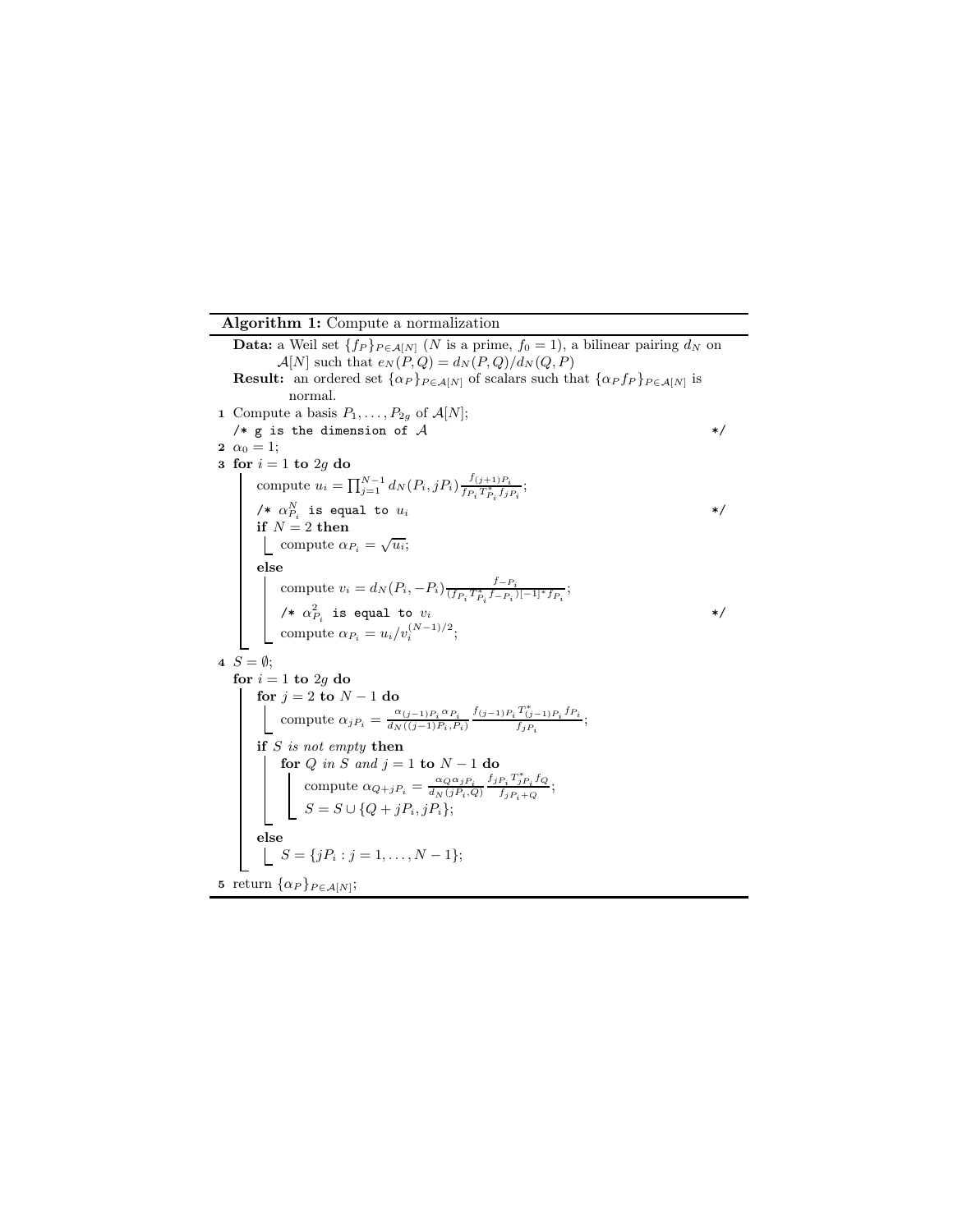Assume that E is given by  $y^2 = x^3 + a_4x + a_6$ . Let  $Q_i = (e_i, 0)(i = 1, 2, 3)$  be non-zero two-torsion points of  $E$ . Then it is easy to check that the Weil functions

$$
f\begin{bmatrix} 0 \\ 0 \end{bmatrix} = 1,
$$
  
\n
$$
f\begin{bmatrix} 1 \\ 0 \end{bmatrix} = \sqrt{\frac{e_1 - e_3}{e_1 - e_2}} \frac{x - e_2}{x - e_3},
$$
  
\n
$$
f\begin{bmatrix} 0 \\ 1 \end{bmatrix} = \sqrt{\frac{e_2 - e_3}{e_2 - e_1}} \frac{x - e_1}{x - e_3},
$$
  
\n
$$
f\begin{bmatrix} 1 \\ 1 \end{bmatrix} = \frac{\sqrt{(e_3 - e_1)(e_2 - e_3)}}{x - e_3}
$$

for  $0, Q_1, Q_2, Q_3$  form a normal Weil set.

Fix the symplectic basis  $X_1 = (Q_1, 0, 0), X_2 = (0, Q_1^{\sigma}, 0), X_3 = (0, 0, Q_1^{\sigma^2}),$  $X_4 = (Q_2, 0, 0), X_5 = (0, Q_2^{\sigma}, 0), X_6 = (0, 0, Q_2^{\sigma^2})$  of  $W[2]$ . For each  $(i_1, i_2, \ldots, i_6)$ in  $\{0,1\}^6$ , we have the Weil function

$$
f\left[\begin{smallmatrix}i_1&i_2&i_3\\i_4&i_5&i_6\end{smallmatrix}\right]=f\left[\begin{smallmatrix}i_1\\i_4\end{smallmatrix}\right]f\left[\begin{smallmatrix}i_2\\i_5\end{smallmatrix}\right]^{\sigma}f\left[\begin{smallmatrix}i_3\\i_6\end{smallmatrix}\right]^{\sigma^2}
$$

for point  $\sum_{j=1}^{6} i_j X_j$ . Here we also denote by  $f\left[\frac{i}{j}\right]$  (resp.  $f\left[\frac{i}{j}\right]^\sigma$ ,  $f\left[\frac{i}{j}\right]^{\sigma^2}$ ) its pullback along the projection  $A \to E$  (resp.  $A \to E^{\sigma}$ ,  $A \to E^{\sigma^2}$ ), and  $f\begin{bmatrix} i \\ j \end{bmatrix}^{\sigma}$ (resp.  $f\begin{bmatrix} i \\ j \end{bmatrix}^{\sigma^2}$ ) is the function obtained from  $f\begin{bmatrix} i \\ j \end{bmatrix}$  by raising the coefficients to the  $q^{th}$  (resp.  $(q^2)^{th}$ ) power. As mentioned above, we take the bilinear pairing  $d_2(\sum_{t=1}^6 i_t X_t, \sum_{t=1}^6 j_t X_t) = (-1)^{i_1 j_4 + i_2 j_5 + i_3 j_6}$  on  $\mathcal{W}[2]$ , so that the  $f\left[\frac{i_1}{i_4} \frac{i_2}{i_5} \frac{i_3}{i_6}\right]$ form a normal Weil set, which is clear by direct computation.

*Remark 1.* Over  $\mathbb{C}$ , an elliptic curve is isomorphic to a torus  $\mathbb{C}/(\mathbb{Z} + \mathbb{Z}\tau)$ , where  $\tau$  is a complex with positive imaginary part. The zero loci of theta functions  $\theta\left[\begin{array}{c}i\\j\end{array}\right](z,\tau) = \sum_{n\in\mathbb{Z}}e^{\pi i(n+\frac{i}{2})^2\tau+2\pi in(z+\frac{j}{2})}$  with  $(i,j) = (0,0),(1,0),(0,1),(1,1)$ are translations of the lattice  $\mathbb{Z} + \mathbb{Z}\tau$  by  $\frac{1+\tau}{2}$ ,  $\frac{1}{2}$ ,  $\frac{\tau}{2}$  and 0 respectively, hence induce divisors on the torus. The above  $f\begin{bmatrix} i \\ j \end{bmatrix}$  are the algebraic analogues of the ratios  $\left(\frac{\theta \left[ i\right] \left( z,\tau\right) }{\theta \left[ 0\right] \left( z,\tau\right) } \right)$  $\theta[\frac{0}{0}]_{(z,\tau)}^{(z,\tau)}$ <sup>2</sup>. The  $f\left[\frac{i_1}{i_4}\frac{i_2}{i_5}\frac{i_6}{i_6}\right]$  are constructed corresponding to the fact that if  $\tau_1, \tau_2, \tau_3$  are complex numbers with positive imaginary part, then the Riemann's theta function

$$
\theta\begin{bmatrix} a \\ b \end{bmatrix}(z,\Omega) = \sum_{n \in \mathbb{Z}^3} e^{\pi i (n+a)\Omega^t(n+a) + 2\pi i (n+a)(z+b)}
$$

satisfy

$$
\theta\begin{bmatrix} i_1 & i_2 & i_3 \\ i_4 & i_5 & i_6 \end{bmatrix}((z_1, z_2, z_3), \Omega) = \theta\begin{bmatrix} i_1 \\ i_4 \end{bmatrix}(z_1, \tau_1)\theta\begin{bmatrix} i_2 \\ i_5 \end{bmatrix}(z_2, \tau_2)\theta\begin{bmatrix} i_3 \\ i_6 \end{bmatrix}(z_3, \tau_3)
$$
\ndiagonal matrix 
$$
\Omega = \begin{pmatrix} \tau_1 \\ \tau_2 \end{pmatrix}.
$$

 $\tau_3$  /

for the  $\sqrt{ }$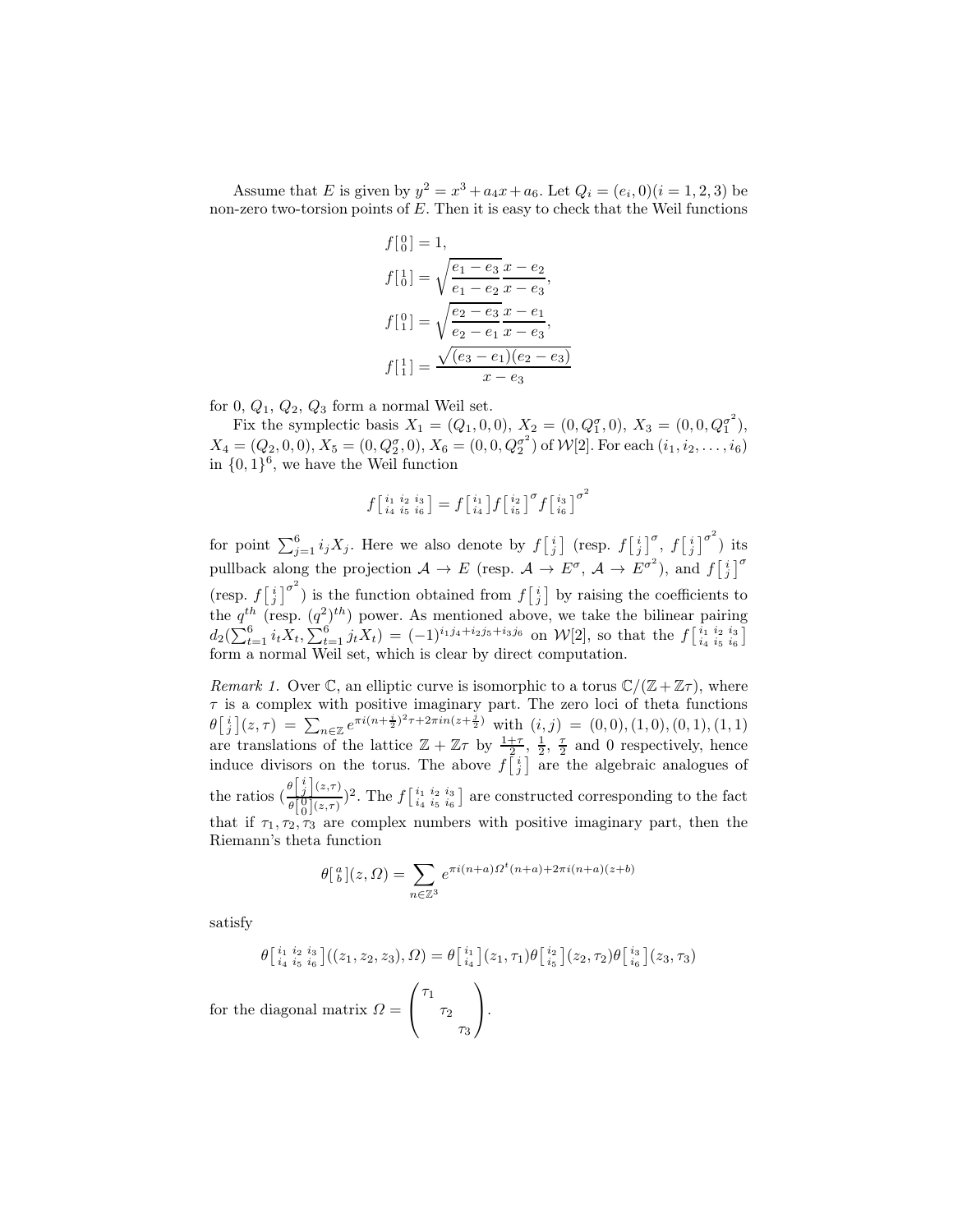In the case of  $N$  being an odd prime  $\ell$ , we have a similar construction. Let  $S_1, S_2$  be a symplectic basis of  $E[\ell]$ . Then  $Y_1 = (S_1, 0, 0), Y_2 = (0, S_1^{\sigma}, 0),$  $Y_3 = (0, 0, S_1^{\sigma^2})$ ,  $Y_4 = (S_2, 0, 0)$ ,  $Y_5 = (0, S_2^{\sigma}, 0)$ ,  $Y_6 = (0, 0, S_2^{\sigma^2})$  is a symplectic basis of  $W[\ell]$ . For  $(P_1, P_2, P_3) \in W[\ell]$ , one can compute rational functions  $f_{P_1}$ ,  $f_{P_2}$ ,  $f_{P_3}$  such that

$$
\text{div}(f_{P_1}) = \ell(-P_1 + Q_3) - \ell(Q_3)
$$
  
\n
$$
\text{div}(f_{P_2}) = \ell(-P_2 + Q_3^{\sigma}) - \ell(Q_3^{\sigma})
$$
  
\n
$$
\text{div}(f_{P_3}) = \ell(-P_3 + Q_3^{\sigma^2}) - \ell(Q_3^{\sigma^2}).
$$

Then  $f_{P_1} f_{P_2} f_{P_3}$  is a Weil function for  $(P_1, P_2, P_3)$ , that is,

$$
\mathrm{div}(f_{P_1}f_{P_2}f_{P_3}) = \ell T^*_{(P_1, P_2, P_3)}\Theta - \ell \Theta
$$

with  $\Theta = \{Q_3\} \times E^{\sigma} \times E^{\sigma^2} + E \times \{Q_3^{\sigma}\} \times E^{\sigma^2} + E \times E^{\sigma} \times \{Q_3^{\sigma^2}\}.$  To compute a normal one, we take the bilinear pairing  $d_{\ell}$  on  $\mathcal{W}[\ell]$  given by  $d_{\ell}(P,Q) =$  $e_{\ell}(P,Q)^{(\ell+1)/2}$ , and apply the Algorithm [1.](#page-2-0)

#### 2.2 Weil sets on Jacobian variety

Let C be a non-hyperelliptic curve of genus 3 and  $J<sub>C</sub>$  its Jacobian variety. Fix a symplectic basis  $[D_1], [D_2], \ldots, [D_6]$  of  $J_C[2]$ . This basis determines a unique even theta characteristic [δ] with certain property. We want to use Weil functions corresponding to divisors  $2T_P^*Z - 2Z$  with  $P \in J_C[2]$  and  $\mathcal{Z} = \{[(R_1)+(R_2)-\delta] :$  $R_1, R_2 \in C$ . For this, we fix a (closed) point  $O \in C$ , and consider the morphism

$$
j:C^3\to J_C,(R_1,R_2,R_3)\to [(R_1)+(R_2)+(R_3)-\delta-(O)].
$$

It is proved in [\[17,](#page-18-3) Proposition 4.1] that the pull-backs of Weil functions along  $j$  can be expressed in terms of rational functions on  $C$ . By abuse of notation,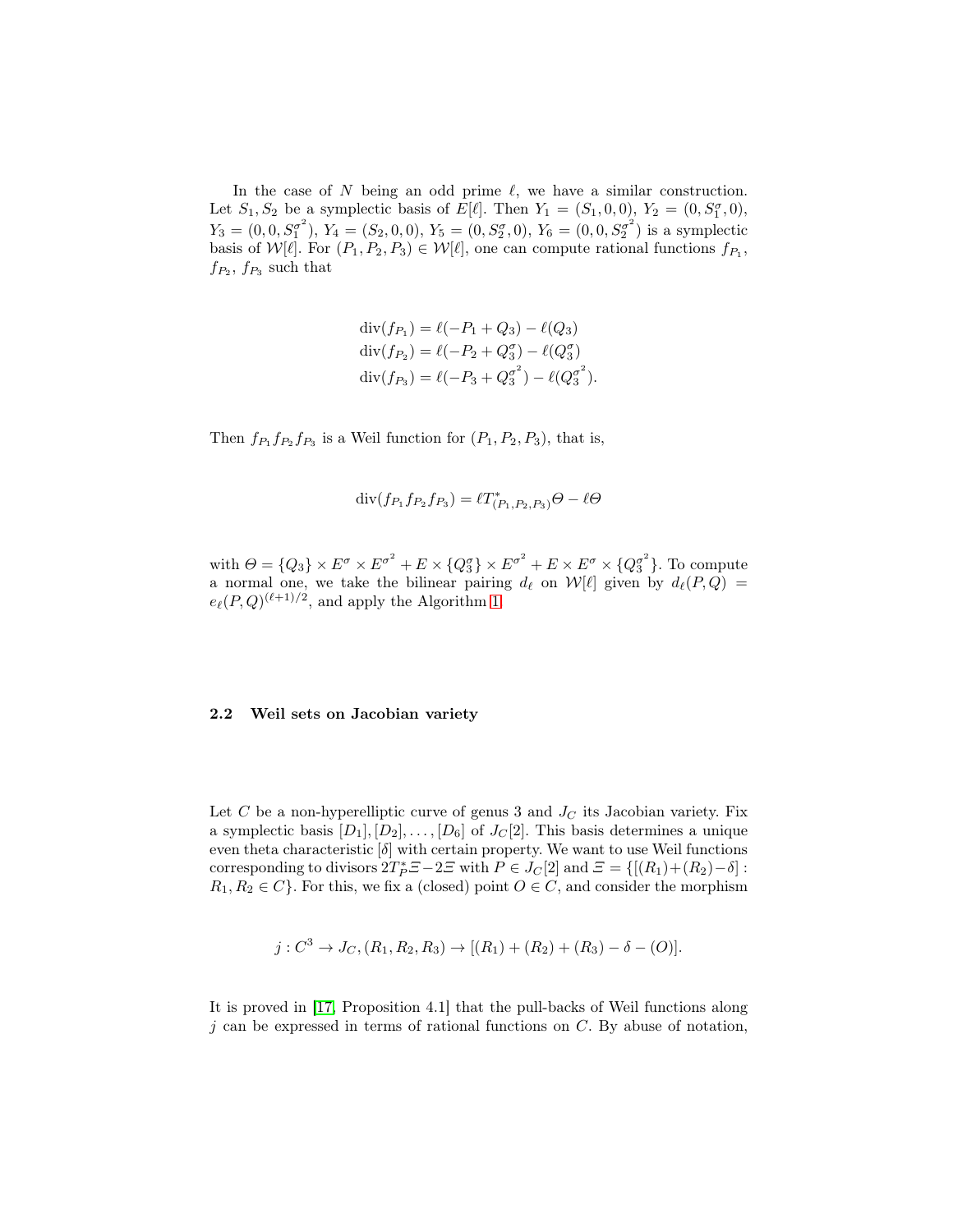<span id="page-6-0"></span>we denote Weil functions by their pull-backs, which can be computed by using Algorithm [2.](#page-6-0)

| <b>Algorithm 2:</b> Compute a Weil set on Jacobian variety                                               |  |
|----------------------------------------------------------------------------------------------------------|--|
| <b>Data:</b> a symplectic basis $[D_1], [D_2], \ldots, [D_6]$ of $J_C[2]$ , a point $O \in C$            |  |
| <b>Result:</b> a Weil set $\{f_{[D]}\}_{[D]\in J_C[2]}$                                                  |  |
| 1 Take an effective divisor $D_0$ such that $2D_0$ is a canonical divisor on C;                          |  |
| 2 for $i=1$ to 6 do                                                                                      |  |
|                                                                                                          |  |
| Compute the dimension $c_i$ of the Riemann-Roch space of divisor $D_i + D_0$ ;                           |  |
| <b>3</b> Take $\delta = D_0 + (c_4 + 1)D_1 + (c_5 + 1)D_2 + (c_6 + 1)D_3 + (c_1 + 1)D_4 +$               |  |
| $(c_2+1)D_5+(c_3+1)D_6;$                                                                                 |  |
| 4 Compute a basis $\phi_1, \phi_2, \phi_3$ of the Riemann-Roch space of divisor                          |  |
| $(O) + 2\delta$ ;                                                                                        |  |
| 5 Take $f_0 = 1$ ;                                                                                       |  |
| 6 for $0 \neq [D] \in J_C[2]$ do                                                                         |  |
| Compute a basis $\psi_1, \psi_2, \psi_3$ of the Riemann-Roch space of divisor                            |  |
| $D+(O)+2\delta;$                                                                                         |  |
| Compute a rational function $\psi$ whose divisor is 2D;                                                  |  |
| Take $f_{[D]} = \left(\frac{\det(\psi_i(P_j))}{\det(\phi_i(P_i))}\right)^2 \psi(P_1)\psi(P_2)\psi(P_3);$ |  |
| 7 return $\{f_{[D]}\}_{[D]\in J_C[2]};$                                                                  |  |

### 3 Isogeny algorithm

Let W be the Weil restriction of an elliptic curve E over  $\mathbb{F}_{q^3}$  with respect to  $\mathbb{F}_{q^3}/\mathbb{F}_q$ . Let  $\ell$  be an odd prime different from the characteristic of the field  $\mathbb{F}_q$ . Assume that we have an  $\mathbb{F}_q$ -rational maximal isotropic subgroup  $\Lambda$  of  $\mathcal{W}[\ell]$  with respect to the Weil pairing. In order for the quotient  $\mathcal{W}/\Lambda$  to be the Jacobian variety of a curve C,  $\Lambda$  should not contain any subgroups of  $E, E^{\sigma}$  or  $E^{\sigma^2}$ . So for our discussion  $\Lambda$  is assumed to satisfy this condition. We denote by  $\pi$  the quotient map  $W \to W/\Lambda$ .

Assume that E is given by  $y^2 = x^3 + a_4x + a_6$ . Let  $Q_i = (e_i, 0)(i = 1, 2, 3)$  be non-zero two-torsion points of E. Consider the divisor  $\Theta = \{Q_3\} \times E^{\sigma} \times E^{\sigma^2} +$  $E \times \{Q_3^{\sigma}\} \times E^{\sigma^2} + E \times E^{\sigma} \times \{Q_3^{\sigma^2}\}\$  on  $\mathcal{W}$ . We already know how to construct a normal Weil set  $\{\tilde{f}_P\}_{P\in \mathcal{W}[\ell]},$  where the  $\tilde{f}_P$  satisfy

$$
\operatorname{div}(\tilde{f}_P) = \ell T_P^* \Theta - \ell \Theta.
$$

We remark that by construction,  $\tilde{f}_-P = [-1]^* \tilde{f}_P$  for all  $P \in \mathcal{W}[\ell]$ . By the theory of descent, the subgroup  $\tilde{K} = \{(P, \tilde{f}_P) : P \in \Lambda\}$  determines an invertible sheaf on  $\mathcal{W}/\Lambda$  which defines a symmetric principal polarization (see for example [\[14\]](#page-17-8)). So there is a unique effective divisor  $\Xi'$  on  $\mathcal{W}/\Lambda$  such that  $\pi^{-1}\Xi'-\ell\Theta$  is the divisor of a rational function  $\tilde{\theta}$ , which is a section of sheaf  $\mathcal{O}_{\mathcal{W}}(\ell\Theta)$  invariant under the group  $\tilde{K}$ . We can take  $\tilde{\theta} = \sum_{P \in \Lambda} \tilde{f}_P$ .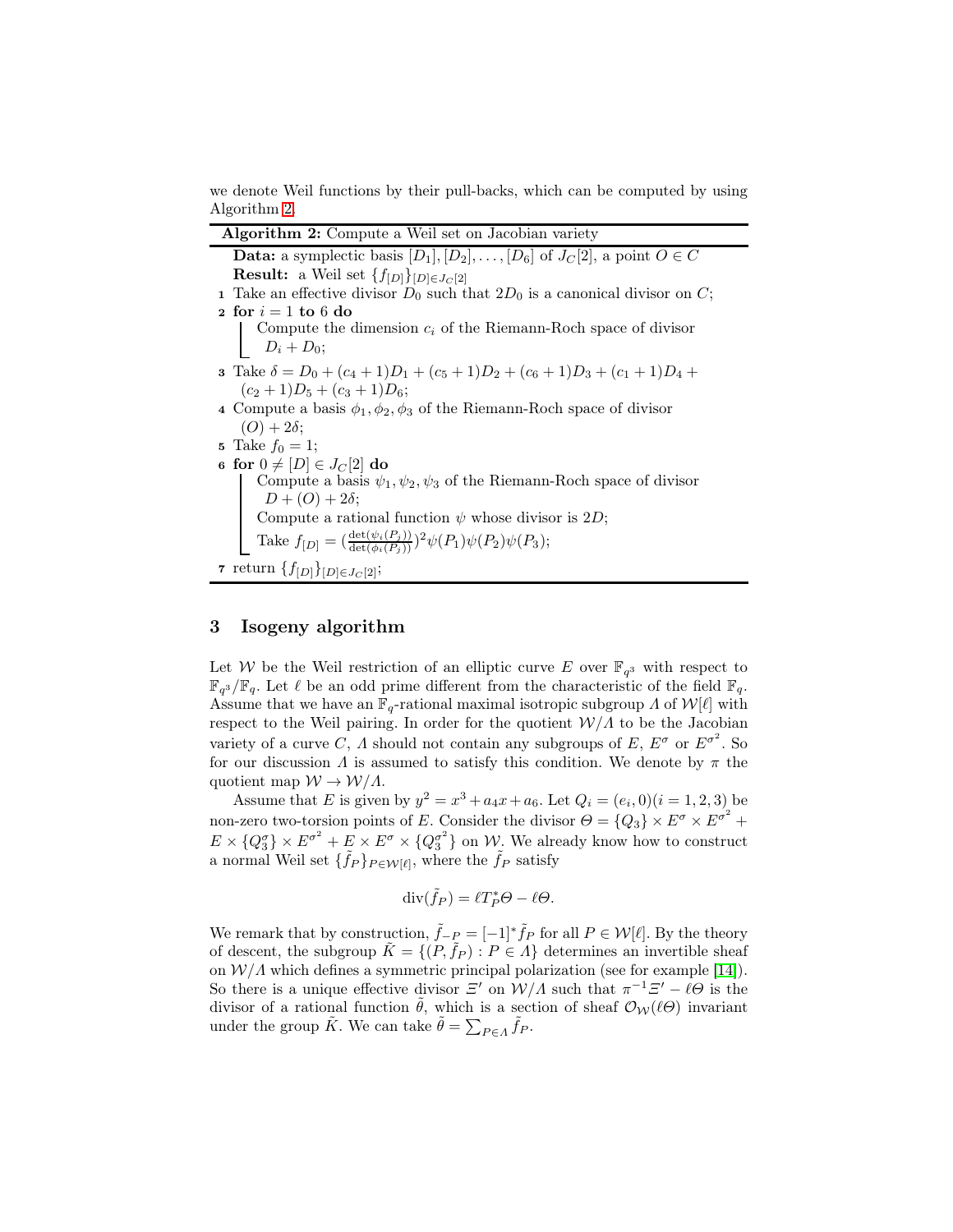Our task in this section is to give explicit equations for the curve  $C$  and the homomorphism  $E \to W \to W/\Lambda \simeq J_C$ . For the equation of C, as in [\[12](#page-17-9)[,18\]](#page-18-2) we use formulae in terms of analytic theta functions, which are due to Weber [\[20\]](#page-18-4) and Riemann [\[21\]](#page-18-5). To apply these formulae, we just need to evaluate Weil functions for two-torsion points of  $\mathcal{W}/\Lambda$  at the identity element. For the homomorphism  $E \to J_C$ , we first relate the Weil functions for two-torsion points of  $\mathcal{W}/\Lambda$  to those for two-torsion points of  $J_C$ . This allows us to compute the values of Weil functions for two-torsion points of  $J_C$  at the image point of a given point on E. Then we describe how to recover the image point (represented by a divisor on  $J<sub>C</sub>$ ) from these values by solving a system of polynomial equations. If we do this for a formal point of  $E$ , then we can obtain equations for the homomorphism by applying the technique of Couveignes and Ezome (see [\[2,](#page-17-10)[12,](#page-17-9)[18\]](#page-18-2)).

### 3.1 Equation for the curve C

Now fix the symplectic basis  $X_1 = (Q_1, 0, 0), X_2 = (0, Q_1^{\sigma}, 0), X_3 = (0, 0, Q_1^{\sigma^2}),$  $X_4 = (Q_2, 0, 0), X_5 = (0, Q_2^{\sigma}, 0), X_6 = (0, 0, Q_2^{\sigma^2})$  of  $W[2]$ . Let  $\bar{X}_i$  be the image of  $X_i$  in  $\mathcal{W}/\Lambda$ . Then  $\bar{X}_1, \bar{X}_2, \ldots, \bar{X}_6$  is a symplectic basis of  $\mathcal{W}/\Lambda[2]$ . We want to construct Weil functions on  $W/A$ , which correspond to divisors  $2T_P^*Z'-2Z'$  with  $\bar{P} \in \mathcal{W}/\Lambda[2]$ . Let  $\{g_P\}_{P \in \mathcal{W}[2]}$  be a Weil set such that  $g_P$  has divisor  $2T_P^*\Theta - 2\Theta$ for  $P \in \mathcal{W}[2]$ . Then  $g_P^{\ell} T_P^* \tilde{\theta}^2 / \tilde{\theta}^2$  has divisor  $2T_P^* \pi^{-1} \mathcal{Z}' - 2\pi^{-1} \mathcal{Z}'$ , so we have a Weil set  $\{h_{\bar{P}}\}_{\bar{P}\in\mathcal{W}/\Lambda[2]}$  such that  $\pi^*h_{\bar{P}}=g_P^{\ell}T_{\bar{P}}^*\tilde{\theta}^2/\tilde{\theta}^2$ . Here we denote  $\pi(P)$  by  $\overline{P}$  for  $P \in \mathcal{W}$ . Let  $d'_2$  be the bilinear pairing on  $\mathcal{W}/\Lambda[2]$  which takes  $-1$  on the  $(\bar{X}_i, \bar{X}_j)$  exactly for  $(i, j) = (1, 4), (2, 5), (3, 6)$ . Using  $d'_2$  and Algorithm [1,](#page-2-0) we obtain an ordered set  $\{\beta_{\bar{P}}\}_{\bar{P}\in W/A[2]}$  of scalars such that  $\{\beta_{\bar{P}}h_{\bar{P}}\}_{\bar{P}\in W/A[2]}$  is a normal Weil set. By abuse of language, we say that  $\{\beta_{\bar{P}}g^{\ell}_{\bar{P}}T_{\bar{P}}\tilde{\theta}^2/\tilde{\theta}^2\}_{P\in\mathcal{W}[2]}$  is normal Weil set on  $W/A$ . For  $(i_1, i_2, i_3, i_4, i_5, i_6) \in \{0,1\}^6$ , we will denote by  $h\left[\begin{array}{cc}i_1 & i_2 & i_3 \ i_4 & i_5 & i_6\end{array}\right]$  the function  $\beta_{\bar{P}}g_P^{\ell}T_{\bar{P}}^*\hat{\theta}^2/\tilde{\theta}^2$  with  $P = i_1X_1 + i_2X_2 + i_3X_3 + i_4X_4 +$  $i_5X_5 + i_6X_6.$ 

For  $i = 0, 1, \ldots, 63$ , we compute

$$
\vartheta_i = h\big[\begin{smallmatrix} i_1 & i_2 & i_3 \\ i_4 & i_5 & i_6 \end{smallmatrix}\big](0),
$$

where the  $i_j \in \{0,1\}$  satisfy  $i = i_4 + 2i_5 + 4i_6 + 8i_1 + 16i_2 + 32i_3$ . There are two cases. If 35 of them are non-zero, then  $C$  is hyperelliptic (this can happen only if the order of  $E(\mathbb{F}_{q^3})$  is even). If 36 of them are non-zero, then C is nonhyperelliptic, and it can be represented as a plane quartic curve. We will consider only this case, since it is bound to happen if  $E$  has prime order. Now we take the Aronhold system (see [\[6](#page-17-11)[,12\]](#page-17-9)) defined by

<span id="page-7-0"></span>
$$
x = 0, y = 0, z = 0, x + y + z = 0,\n\alpha_{i1}x + \alpha_{i2}y + \alpha_{i3}z = 0 (i = 1, 2, 3)
$$
\n(1)

with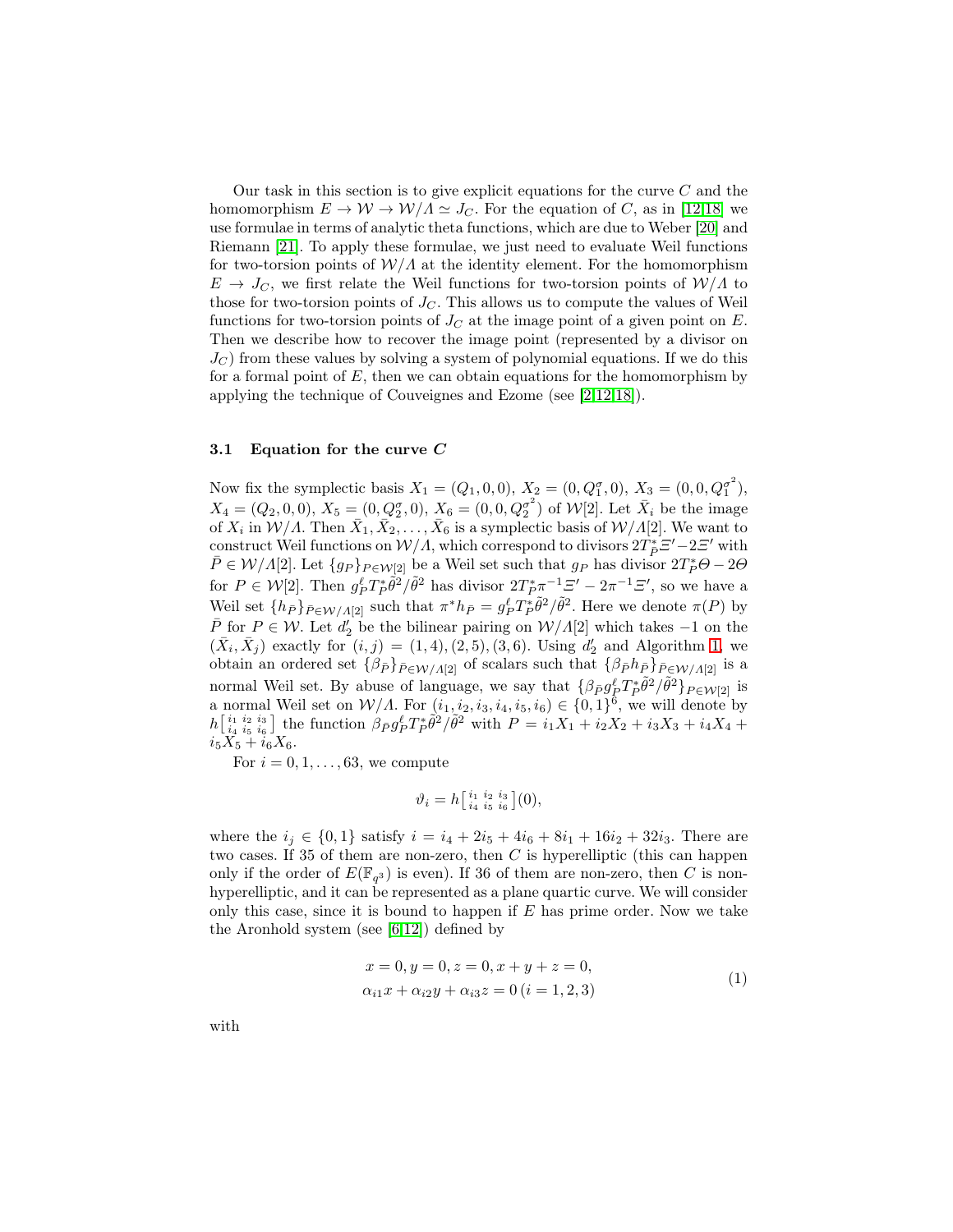$$
\alpha_{11}=1, \; \alpha_{21}=1, \; \alpha_{31}=1, \\ \alpha_{12}=\frac{\vartheta_{5}\vartheta_{12}\vartheta_{33}\vartheta_{40}+\vartheta_{21}\vartheta_{28}\vartheta_{49}\vartheta_{56}-\vartheta_{7}\vartheta_{14}\vartheta_{35}\vartheta_{42}}{2\vartheta_{5}\vartheta_{12}\vartheta_{49}\vartheta_{56}},\\ \alpha_{13}=\frac{\vartheta_{5}\vartheta_{12}\vartheta_{33}\vartheta_{40}+\vartheta_{7}\vartheta_{14}\vartheta_{35}\vartheta_{42}-\vartheta_{21}\vartheta_{28}\vartheta_{49}\vartheta_{56}}{2\vartheta_{5}\vartheta_{12}\vartheta_{35}\vartheta_{42}},\\ \alpha_{22}=\frac{\vartheta_{2}\vartheta_{28}\vartheta_{47}\vartheta_{49}+\vartheta_{5}\vartheta_{27}\vartheta_{40}\vartheta_{54}-\vartheta_{14}\vartheta_{16}\vartheta_{35}\vartheta_{61}}{2\vartheta_{5}\vartheta_{27}\vartheta_{40}\vartheta_{54}-\vartheta_{14}\vartheta_{16}\vartheta_{35}\vartheta_{61}},\\ \alpha_{23}=\frac{\vartheta_{2}\vartheta_{28}\vartheta_{47}\vartheta_{49}-\vartheta_{5}\vartheta_{27}\vartheta_{40}\vartheta_{54}-\vartheta_{14}\vartheta_{16}\vartheta_{35}\vartheta_{61}}{2\vartheta_{5}\vartheta_{27}\vartheta_{35}\vartheta_{61}},\\ \alpha_{32}=\frac{\vartheta_{7}\vartheta_{16}\vartheta_{42}\vartheta_{61}-\vartheta_{12}\vartheta_{27}\vartheta_{33}\vartheta_{54}-\vartheta_{2}\vartheta_{21}\vartheta_{47}\vartheta_{56}}{-2\vartheta_{12}\vartheta_{27}\vartheta_{47}\vartheta_{56}},\\ \alpha_{33}=\frac{\vartheta_{12}\vartheta_{27}\vartheta_{33}\vartheta_{54}+\vartheta_{7}\vartheta_{16}\vartheta_{42}\vartheta_{61}-\vartheta_{2}\vartheta_{21}\vartheta_{47}\vartheta_{56}}{-2\vartheta_{12}\vartheta_{27}\vartheta_{42}\vartheta_{61}}.
$$

By Riemann's theorem (see [\[16,](#page-18-6) Proposition 3]), we first compute  $u_1, u_2, u_3$ ,  $k_1, k_2, k_3$  such that

$$
\begin{pmatrix}\n\frac{1}{\alpha_{11}} & \frac{1}{\alpha_{11}} & \frac{1}{\alpha_{31}} \\
\frac{1}{\alpha_{12}} & \frac{1}{\alpha_{22}} & \frac{1}{\alpha_{32}} \\
\frac{1}{\alpha_{13}} & \frac{1}{\alpha_{23}} & \frac{1}{\alpha_{33}}\n\end{pmatrix}\n\begin{pmatrix}\nu_1 \\
u_2 \\
u_3\n\end{pmatrix} = \begin{pmatrix}\n-1 \\
-1 \\
-1\n\end{pmatrix},\n\begin{pmatrix}\nu_1\alpha_{11} & \nu_2\alpha_{21} & \nu_3\alpha_{31} \\
u_1\alpha_{12} & \nu_2\alpha_{22} & \nu_3\alpha_{32} \\
u_1\alpha_{13} & u_2\alpha_{23} & u_3\alpha_{33}\n\end{pmatrix}\n\begin{pmatrix}\nk_1 \\
k_2 \\
k_3\n\end{pmatrix} = \begin{pmatrix}\n-1 \\
-1 \\
-1\n\end{pmatrix}.
$$

Next, we compute the linear functions  $\xi_1, \xi_2, \xi_3$  of  $x, y, z$  which are determined by the equation

$$
\begin{pmatrix}\n1 & 1 & 1 \\
\frac{\alpha_{11}}{2} & \frac{\alpha_{12}}{2} & \frac{1}{2} \\
\frac{\alpha_{21}}{2} & \frac{\alpha_{22}}{2} & \frac{\alpha_{23}}{2} \\
\frac{\alpha_{31}}{2} & \frac{\alpha_{32}}{2} & \frac{\alpha_{33}}{2}\n\end{pmatrix}\n\begin{pmatrix}\n\xi_1 \\
\xi_2 \\
\xi_3\n\end{pmatrix} = - \begin{pmatrix}\n1 & 1 & 1 \\
k_1 \alpha_{11} & k_1 \alpha_{12} & k_1 \alpha_{13} \\
k_2 \alpha_{21} & k_2 \alpha_{22} & k_2 \alpha_{23} \\
k_3 \alpha_{31} & k_3 \alpha_{32} & k_3 \alpha_{33}\n\end{pmatrix}\n\begin{pmatrix}\nx \\
y \\
z\n\end{pmatrix}.
$$

Then  $(x\xi_1 + y\xi_2 - z\xi_3)^2 = 4xy\xi_1\xi_2$  is an equation of the curve C.

Note that the coefficients of the above equation for  $C$  are in an extension field of  $\mathbb{F}_q$ . We can compute its normalised Dixmier-Ohno invariants and construct a new equation with coefficients in  $\mathbb{F}_q$  and same invariants [\[11\]](#page-17-12). We then check whether  $\mathcal{W}/\Lambda$ , which is a Jacobian over  $\mathbb{F}_{q^2}$ , is the Jacobian of the curve over  $\mathbb{F}_q$ defined by the new equation. This can be done by checking that the image of a randomly chosen  $\mathbb{F}_q$ -rational point in the Jacobian under the multiplication-by- $\#E(\mathbb{F}_{q^3})$  map is the identity element. Now we assume that  $\mathcal{W}/\Lambda$  is a Jacobian over  $\mathbb{F}_q$ . Because all two-torsion points of  $J_C$  are  $\mathbb{F}_{q^9}$ -rational, there must be an  $\mathbb{F}_q$ -rational bitangent. After a suitable linear change of coordinates in  $\mathbb{P}^2$ , we may assume that  $z = 0$  is a bitangent of the curve over  $\mathbb{F}_q$ . Then it is easy to compute a linear change of coordinates in  $\mathbb{P}^2$  which induces an isomorphism between the curve defined by  $(x\xi_1 + y\xi_2 - z\xi_3)^2 = 4xy\xi_1\xi_2$  and the curve over  $\mathbb{F}_q$ . So we will think of C as a curve over  $\mathbb{F}_q$ , together with the Aronhold system obtained by applying the corresponding linear change of coordinates to [\(1\)](#page-7-0).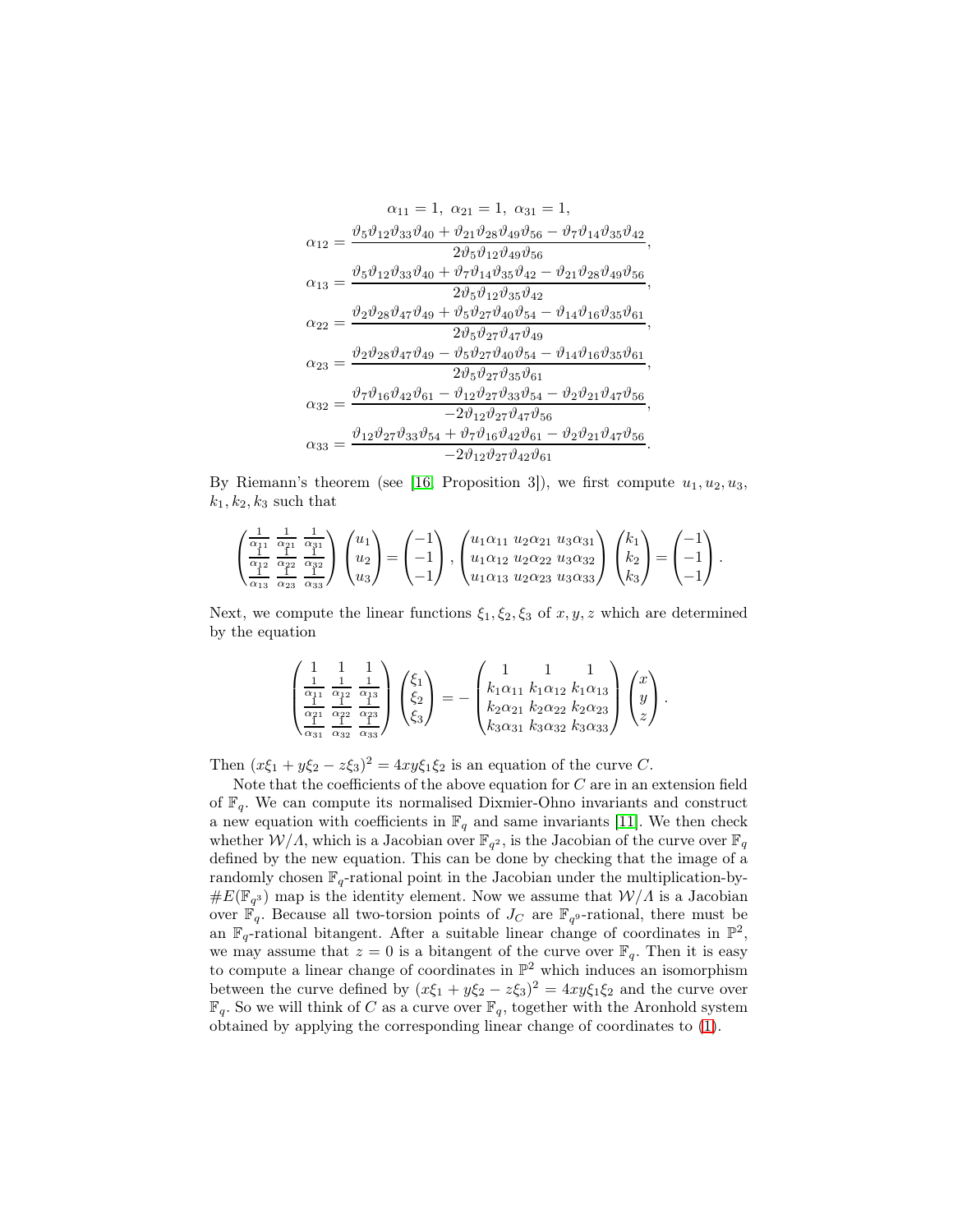#### 3.2 Computation of image point

Let  $L_1, \ldots, L_7$  be the odd theta characteristic determined by the bitangents in the Aronhold system. Then we compute an even theta characteristic  $[\delta]$  and a symplectic basis  $[D_1], \ldots, [D_6]$  such that

$$
(L_1 - [\delta], \dots, L_7 - [\delta]) = ([D_1], \dots, [D_6]) \begin{bmatrix} 1 & 0 & 0 & 1 & 1 & 1 & 0 \\ 1 & 0 & 1 & 0 & 0 & 1 & 1 \\ 1 & 1 & 1 & 1 & 0 & 0 & 0 \\ 1 & 0 & 0 & 1 & 1 & 0 & 1 \\ 1 & 1 & 0 & 0 & 0 & 1 & 1 \\ 1 & 1 & 0 & 1 & 0 & 0 \end{bmatrix} .
$$
 (2)

Let  $\Xi$  be the theta divisor  $\{[(R_1) + (R_2) - \delta] : R_1, R_2 \in C\}$  on  $J_C$ . Let  $K_C = 2(\infty_1) + 2(\infty_2)$  be the canonical divisor on C cut by  $z = 0$ . By using Algorithm [2](#page-6-0) with the above symplectic basis  $[D_1], \ldots, [D_6]$  and point  $\infty_1$  as input, we obtain a Weil set on  $J_C[2]$ . Let  $d''_2$  be the bilinear pairing on  $J_C[2]$ which takes  $-1$  on  $([D_i], [D_j])$  exactly for  $(i, j) = (1, 4), (2, 5), (3, 6)$ . Then we use  $d_2''$  to transform it into a normal one. As before, we denote by  $\xi\begin{bmatrix} i_1 & i_2 & i_3 \\ i_4 & i_5 & i_6 \end{bmatrix}$  the resulting Weil function for point  $i_1[D_1] + \cdots + i_6[D_6]$ .

We may now ask what is the relation between  $h\begin{bmatrix} i_1 & i_2 & i_3 \ i_4 & i_5 & i_6 \end{bmatrix}$  and  $\xi\begin{bmatrix} i_1 & i_2 & i_3 \ i_4 & i_5 & i_6 \end{bmatrix}$ . Recall that the  $h\left[\frac{i_1}{i_4}\frac{i_2}{i_5}\frac{i_3}{i_6}\right]$  are the pull-backs of Weil functions by  $W \to W/\Lambda$ , and that the  $\xi_{i_4}^{i_1 i_2 i_3}_{i_5 i_6}$  are rational functions on  $C^3$  which are the pull-backs of Weil functions by the morphism

$$
j:C^3\to J_C,(R_1,R_2,R_3)\mapsto [(R_1)+(R_2)+(R_3)-\delta-(\infty_1)].
$$

Now define

$$
\chi_1 = \frac{h\left[\frac{1}{0}\frac{0}{0}\frac{0}{0}\right](0)}{\xi\left[\frac{1}{0}\frac{0}{0}\frac{0}{0}\right](0)}, \qquad \chi_2 = \frac{h\left[\frac{0}{0}\frac{1}{0}\frac{0}{0}\right](0)}{\xi\left[\frac{0}{0}\frac{1}{0}\frac{0}{0}\right](0)}, \qquad \chi_3 = \frac{h\left[\frac{0}{0}\frac{0}{0}\frac{1}{0}\right](0)}{\xi\left[\frac{0}{0}\frac{0}{0}\frac{1}{0}\right](0)}, \chi_4 = \frac{h\left[\frac{0}{1}\frac{0}{0}\frac{0}{0}\right](0)}{\xi\left[\frac{0}{0}\frac{0}{0}\frac{0}{0}\right](0)}, \qquad \chi_5 = \frac{h\left[\frac{0}{0}\frac{0}{0}\frac{0}{0}\right](0)}{\xi\left[\frac{0}{0}\frac{0}{0}\frac{0}{0}\right](0)}, \chi_6 = \frac{h\left[\frac{0}{0}\frac{0}{0}\frac{0}{0}\right](0)}{\xi\left[\frac{0}{0}\frac{0}{0}\frac{0}{0}\right](0)}.
$$

Here the  $\xi_{i_4}^{i_1 i_2 i_3}_{i_5 i_6}(0)$  mean that the functions are regarded as functions on  $J_C$ , and evaluated at the identity element. This is possible since the identity element is not in  $\Xi$  and the functions are regular at  $j^{-1}(0)$ . The  $h\begin{bmatrix} i_1 & i_2 & i_3 \ i_4 & i_5 & i_6 \end{bmatrix}$  $(0)$ are understood in the same way. The relation then can be expressed as follows. Let P be a point of  $W(\bar{\mathbb{F}}_q)$  and  $(R_1, R_2, R_3)$  the point of  $C^3(\bar{\mathbb{F}}_q)$  such that  $j(R_1, R_2, R_3)$  is the image of P under the homomorphism  $W \to W/\Lambda \simeq J_C$ . Then for  $(i_1, ..., i_6) \in \{0, 1\}^6$ , we have

$$
\xi\left[\begin{array}{c}i_1 & i_2 & i_3 \\i_4 & i_5 & i_6\end{array}\right](R_1, R_2, R_3) = \chi_1^{i_1}\chi_2^{i_2}\cdots\chi_6^{i_6}h\left[\begin{array}{c}i_1 & i_2 & i_3 \\i_4 & i_5 & i_6\end{array}\right](P). \tag{3}
$$

It remains to compute  $(R_1, R_2, R_3)$  from the values  $\xi\begin{bmatrix} i_1 & i_2 & i_3 \ i_4 & i_5 & i_6 \end{bmatrix} (R_1, R_2, R_3)$ . Since it seems difficult to solve the system of equations directly, we do it another way. The idea is to replace the  $\xi$   $\begin{bmatrix} i_1 & i_2 & i_3 \\ i_4 & i_5 & i_6 \end{bmatrix}$  by some "good" functions which allow us to construct a system of polynomial equations of low degree.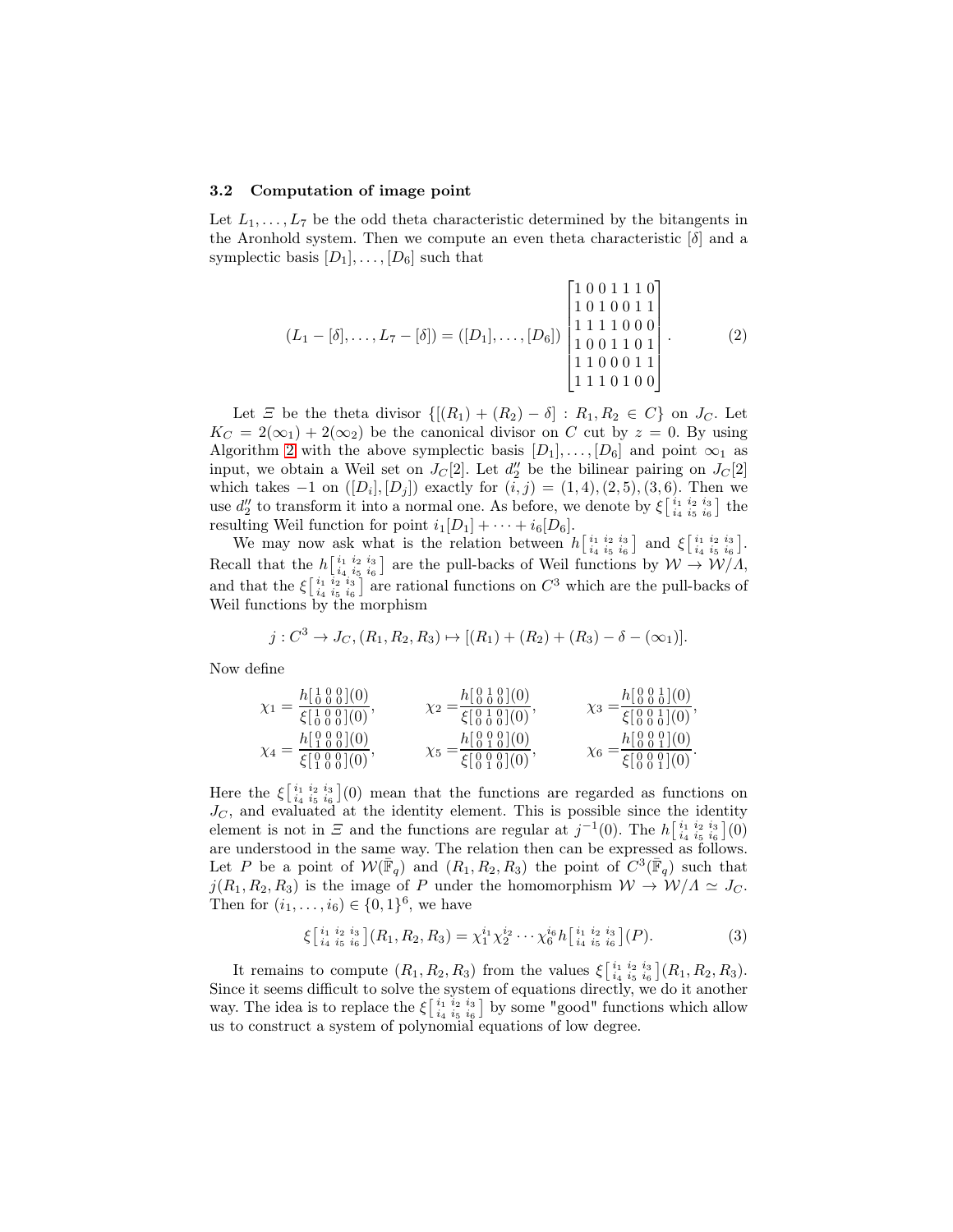Let  $x_1, y_1, x_2, y_2, x_3, y_3$  be the affine coordinate functions on the factors of  $C^3$ . Then the functions f with  $\text{div}(f) + 2\Xi \geq 0$  satisfy

$$
\operatorname{div}(\omega^2 j^* f) + \sum_{i=1}^3 pr_i^*(2(\infty_1) + 2K_C) \ge 2\Delta,
$$

where  $\omega = \det \begin{bmatrix} x_1 & y_1 & 1 \\ x_2 & y_2 & 1 \\ x_3 & y_3 & 1 \end{bmatrix}$ ,  $\Delta$  is the full diagonal of  $C^3$ . We want to find eight functions  $\zeta_1, \ldots, \zeta_8$  on  $C^3$  such that  $\omega^2 \xi \begin{bmatrix} i_1 & i_2 & i_3 \\ i_4 & i_5 & i_6 \end{bmatrix}$  is a linear combination of  $\zeta_1, \ldots, \zeta_8$ . Since the Riemann-Roch space of the divisor  $2(\infty_1) + 2K_C$  has a basis  $\mathfrak{B} = \{1, x, x^2, y, y^2, xy, u, v\}$  with  $u, v$  polynomials in  $x, y$  of degree 3, we consider the functions

$$
\sum_{\tau \in \text{Sym}(\{1,2,3\})} pr_{\tau(1)}^* t_1 \cdot pr_{\tau(2)}^* t_2 \cdot pr_{\tau(3)}^* t_3 \ (t_1, t_2, t_3 \in \mathfrak{B}).\tag{4}
$$

There are 120 different functions. We pick  $n \geq 120$  points in  $\Delta$ , and compute the values of these functions at each point to get an  $n \times 120$  matrix. If n is large enough, this matrix has rank 112, and we can deduce 8 linearly independent functions  $\zeta_1, \ldots, \zeta_8$ .

We compute a maximal linearly independent subset of the  $\xi$   $\begin{bmatrix} i_1 & i_2 & i_3 \ i_4 & i_5 & i_6 \end{bmatrix}$ . For simplicity of notation, we assume that the  $\xi\begin{bmatrix} i_1 & i_2 & i_3 \\ 0 & 0 & 0 \end{bmatrix}$  are linearly independent. Then by evaluating the 16 functions at 9 points of  $\check{C}^3$  in general we can find the scalars  $c_{i_1,i_2,i_3}^{(i)}$  such that

$$
\zeta_i = \sum_{(i_1,i_2,i_3)\in\{0,1\}^3} c_{i_1,i_2,i_3}^{(i)} \omega^2 \xi \begin{bmatrix} i_1 & i_2 & i_3 \\ 0 & 0 & 0 \end{bmatrix} (i = 1,2,\ldots,8).
$$

Now for  $P \in \mathcal{W}(\overline{\mathbb{F}}_q)$ , we can compute

$$
\lambda_i = \sum_{(i_1, i_2, i_3) \in \{0, 1\}^3} c_{i_1, i_2, i_3}^{(i)} \chi_1^{i_1} \chi_2^{i_2} \chi_3^{i_3} h \left[ \begin{array}{cc} i_1 & i_2 & i_3 \\ 0 & 0 & 0 \end{array} \right] (P)
$$

for  $i = 1, 2, \ldots, 8$ . Assume that  $R_i = (a_i : b_i : 1)$ . Then we can compute them by solving the system defined by

$$
C(a_i, b_i, 1) = 0(i = 1, 2, 3), \ \lambda \zeta_{i_0}(a_1, b_1, a_2, b_2, a_3, b_3) = 1, \zeta_1(a_1, b_1, a_2, b_2, a_3, b_3)\lambda_i = \zeta_i(a_1, b_1, a_2, b_2, a_3, b_3)\lambda_1(i = 2, 3, \dots, 8),
$$

where C denotes also the equation of C,  $\zeta_{i_0}(R_1, R_2, R_3)$  is assumed to be nonzero for a fixed  $i_0 \in \{1, 2, \ldots, 8\}$ , and  $a_1, b_1, a_2, b_2, a_3, b_3, \lambda$  are indeterminates. This system is in practice easy to solve by computing the Gröbner basis of the corresponding ideal. The results are two opposite points on  $J_C$ , that is, there is another point  $(\bar{R}_1, \bar{R}_2, \bar{R}_3) \in C^3$  such that  $j(R_1, R_2, R_3) = -j(\bar{R}_1, \bar{R}_2, \bar{R}_3)$  and that  $\zeta_i(R_1, R_2, R_3) = \zeta_i(\overline{R}_1, \overline{R}_2, \overline{R}_3)$  for  $i = 1, 2, ..., 8$ .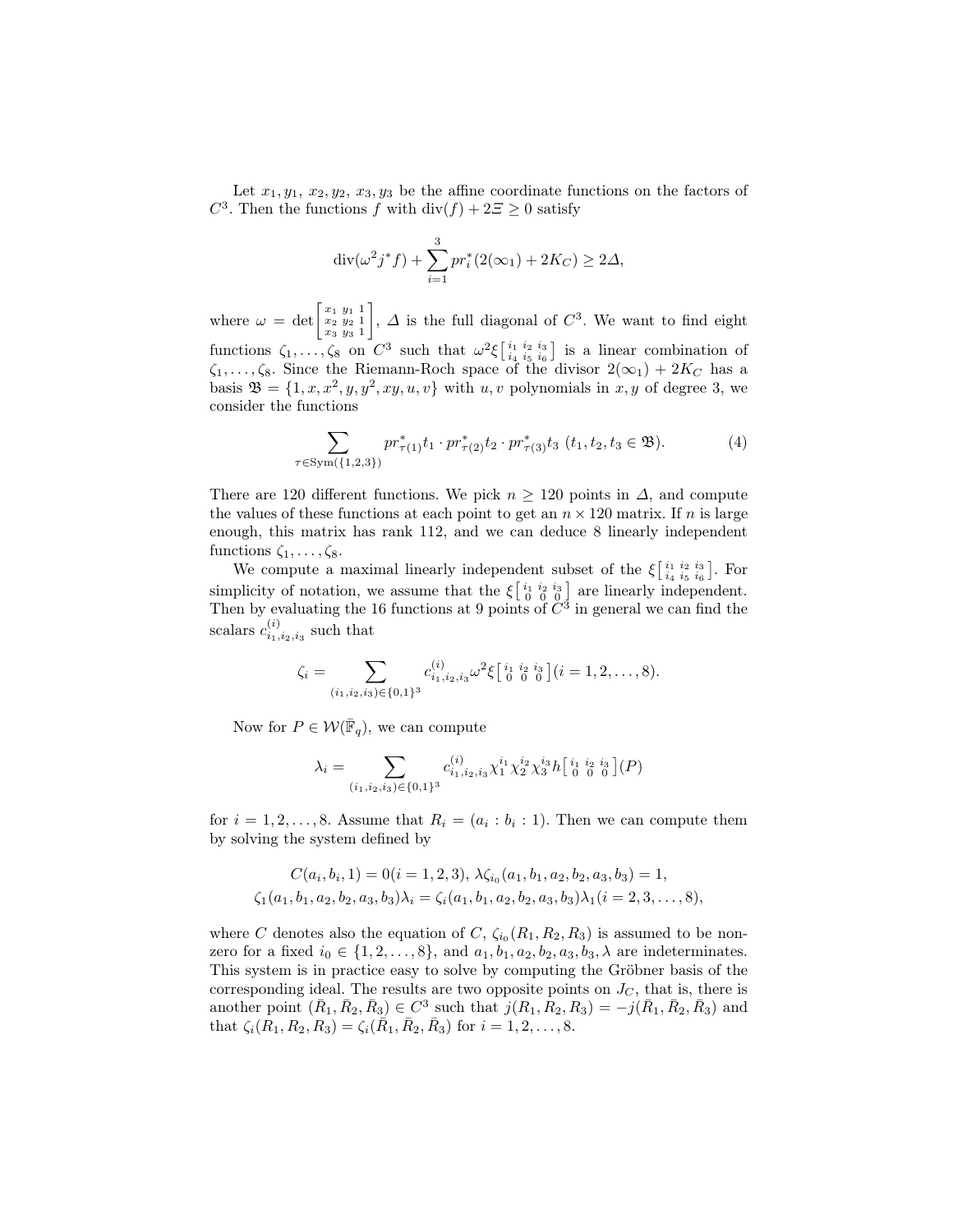#### 3.3 Equations for the homomorphism

The results in previous subsection is sufficient to translate the discrete logarithm problem from  $E(\mathbb{F}_{q^3})$  to  $J_C(\mathbb{F}_q)$ . In [\[2\]](#page-17-10), Couveignes and Ezome go far beyond computing the image of a point under an  $(\ell, \ell)$ -isogeny between Jacobians of genus 2 curves. They construct an explicit map from the curve to the Jacobian by solving certain system of differential equations. Their idea can be adapted to give a description of our homomorphism (see also [\[18\]](#page-18-2)).

Let  $\varphi : E \to J_C$  be the composition of the map

$$
i: E \to \mathcal{W}, P \mapsto (P, 0, 0)
$$

and the quotient map  $\pi : \mathcal{W} \to \mathcal{W}/\Lambda = J_C$ . Given  $P_0 \in E(\mathbb{F}_{q^3})$  with  $Q_0 \in \langle P_0 \rangle$ , the discrete logarithm of  $Q_0$  with respect to  $P_0$  is the discrete logarithm of  $\varphi(Q_0) + \varphi(Q_0)^{\sigma} + \varphi(Q_0)^{\sigma^2}$  with respect to  $\varphi(P_0) + \varphi(P_0)^{\sigma} + \varphi(P_0)^{\sigma^2} \in J_C(\mathbb{F}_q)$ . We will give an expression for  $\varphi$  instead of the map  $P \mapsto \pi(P, P^{\sigma}, P^{\sigma^2}) =$  $\varphi(P) + \varphi(P)^{\sigma} + \varphi(P)^{\sigma^2}.$ 

For  $P = (x_0, y_0) \in E$ , there are points  $R_1, R_2, R_3 \in C$  such that  $\varphi(P)$  is represented by the class of divisor  $(R_1) + (R_2) + (R_3) - \delta - (\infty_1)$ . We consider the following functions:

$$
C_1(x_0, y_0) = x(R_1) + x(R_2) + x(R_3),
$$
  
\n
$$
C_2(x_0, y_0) = x(R_1)x(R_2) + x(R_1)x(R_3) + x(R_2)x(R_3),
$$
  
\n
$$
C_3(x_0, y_0) = x(R_1)x(R_2)x(R_3),
$$
  
\n
$$
C_4(x_0, y_0) = y(R_1) + y(R_2) + y(R_3),
$$
  
\n
$$
C_5(x_0, y_0) = y(R_1)y(R_2) + y(R_1)y(R_3) + y(R_2)y(R_3),
$$
  
\n
$$
C_6(x_0, y_0) = y(R_1)y(R_2)y(R_3).
$$

The effective divisor  $(R_1) + (R_2) + (R_3)$  (in general) is the divisor cut by

$$
x^{3} - \mathbf{C}_{1}(x_{0}, y_{0})x^{2}z + \mathbf{C}_{2}(x_{0}, y_{0})xz^{2} - \mathbf{C}_{3}(x_{0}, y_{0})z^{3}
$$

and

$$
y^{3} - C_{4}(x_{0}, y_{0})y^{2}z + C_{5}(x_{0}, y_{0})yz^{2} - C_{6}(x_{0}, y_{0})z^{3}.
$$

The  $\mathbf{C}_i(x, y) = \mathbf{A}_i(x) + \mathbf{B}_i(x)y$  are rational functions on E. If  $-\varphi(P) = [(\bar{R}_1) +$  $(\bar{R}_2) + (\bar{R}_3) - \delta - (\infty_1)$ , then

$$
\mathbf{C}_1(x_0, -y_0) = x(\bar{R}_1) + x(\bar{R}_2) + x(\bar{R}_3),
$$
  
\n
$$
\vdots
$$
  
\n
$$
\mathbf{C}_6(x_0, -y_0) = y(\bar{R}_1)y(\bar{R}_2)y(\bar{R}_3).
$$

We denote by  $C(x, y, z)$  the defining polynomial of the plane quartic C. Let  $C_y(x, y)$  be the derivative of  $C(x, y, 1)$  with respect to the variable y. Then  $\frac{dx}{C_y(x, y)}$ ,  $\frac{ydx}{C_y(x, y)}$ ,  $\frac{ydx}{C_y(x, y)}$  is a basis of the vector space  $H^0(C, \Omega_C^1)$  of regular differentials on C. The vector space  $H^0(J_C, \Omega^1_{J_C})$  of regular differentials on  $J_C$  can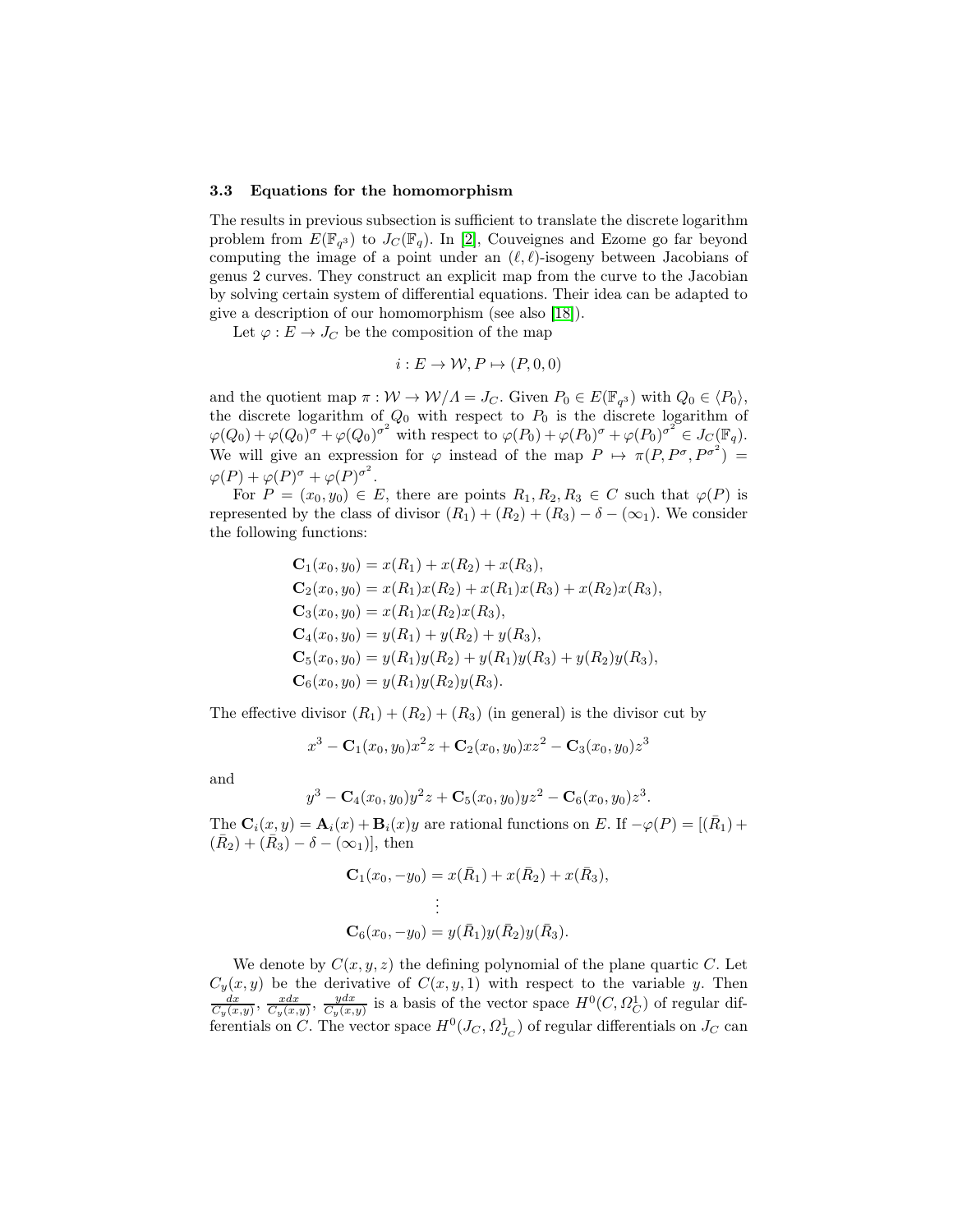be identified with the invariant subspace of  $H^0(C^3, \Omega^1_{C^3}) = pr_1^* H^0(C, \Omega^1_C) \oplus$  $pr_2^*H^0(C, \Omega_C^1) \oplus pr_3^*H^0(C, \Omega_C^1)$  by permutations of the factors. This space has a basis

$$
\omega_1 = \frac{dx_1}{C_y(x_1, y_1)} + \frac{dx_2}{C_y(x_2, y_2)} + \frac{dx_3}{C_y(x_3, y_3)},
$$
  
\n
$$
\omega_2 = \frac{x_1 dx_1}{C_y(x_1, y_1)} + \frac{x_2 dx_2}{C_y(x_2, y_2)} + \frac{x_3 dx_3}{C_y(x_3, y_3)},
$$
  
\n
$$
\omega_3 = \frac{y_1 dx_1}{C_y(x_1, y_1)} + \frac{y_2 dx_2}{C_y(x_2, y_2)} + \frac{y_3 dx_3}{C_y(x_3, y_3)}.
$$

The pull-backs of  $\omega_1, \omega_2, \omega_3$  under  $\varphi$  are regular, hence there are constants  $m_1, m_2, m_3$  such that  $\varphi^* \omega_i = m_i \frac{dx}{y}$  for  $i = 1, 2, 3$ .

Now let  $t = x - x_0$  be the local parameter at P. We compute a formal point  $P(t) = (\mu(t), \nu(t))$  with  $\mu(t) = x_0 + t$  and  $\nu(0) = y_0 \neq 0$ . Let  $R_i(t) =$  $(\alpha_i(t), \beta_i(t)), \ \tilde{R}_i(t) = (\bar{\alpha}_i(t), \bar{\beta}_i(t)), i = 1, 2, 3$  be formal points on C such that

$$
\varphi(P(t)) = [(R_1(t)) + (R_2(t)) + (R_3(t)) - (\infty_1) - \delta],
$$
  

$$
\varphi(\bar{P}(t)) = [(\bar{R}_1(t)) + (\bar{R}_2(t)) + (\bar{R}_3(t)) - (\infty_1) - \delta]
$$

with  $\bar{P}(t) = (\mu(t), -\nu(t))$ . These formal points satisfy the following systems of differential equations

<span id="page-12-0"></span>
$$
\begin{cases}\n\frac{\dot{\alpha}_{1}(t)}{C_{y}(\alpha_{1}(t),\beta_{1}(t))} + \frac{\dot{\alpha}_{2}(t)}{C_{y}(\alpha_{2}(t),\beta_{2}(t))} + \frac{\dot{\alpha}_{3}(t)}{C_{y}(\alpha_{3}(t),\beta_{3}(t))} = \frac{m_{1}\dot{\mu}(t)}{\nu(t)},\\ \frac{\alpha_{1}(t)\dot{\alpha}_{1}(t)}{C_{y}(\alpha_{1}(t),\beta_{1}(t))} + \frac{\alpha_{2}(t)\dot{\alpha}_{2}(t)}{C_{y}(\alpha_{2}(t),\beta_{2}(t))} + \frac{\alpha_{3}(t)\dot{\alpha}_{3}(t)}{C_{y}(\alpha_{3}(t),\beta_{3}(t))} = \frac{m_{2}\dot{\mu}(t)}{\nu(t)},\\ \frac{\beta_{1}(t)\dot{\alpha}_{1}(t)}{C_{y}(\alpha_{1}(t),\beta_{1}(t))} + \frac{\beta_{2}(t)\dot{\alpha}_{2}(t)}{C_{y}(\alpha_{2}(t),\beta_{2}(t))} + \frac{\beta_{3}(t)\dot{\alpha}_{3}(t)}{C_{y}(\alpha_{3}(t),\beta_{3}(t))} = \frac{m_{3}\dot{\mu}(t)}{\nu(t)},\\ C(\alpha_{1}(t),\beta_{1}(t)) = 0,\\ C(\alpha_{2}(t),\beta_{2}(t)) = 0,\\ C(\alpha_{3}(t),\beta_{3}(t)) = 0.\n\end{cases}
$$
\n(5)

and

<span id="page-12-1"></span>
$$
\begin{cases}\n\frac{\dot{\bar{\alpha}}_1(t)}{C_y(\bar{\alpha}_1(t), \bar{\beta}_1(t))} + \frac{\dot{\bar{\alpha}}_2(t)}{C_y(\bar{\alpha}_2(t), \bar{\beta}_2(t))} + \frac{\dot{\bar{\alpha}}_3(t)}{C_y(\bar{\alpha}_3(t), \bar{\beta}_3(t))} = \frac{\bar{m}_1\dot{\mu}(t)}{\nu(t)},\\
\frac{\bar{\alpha}_1(t)\dot{\bar{\alpha}}_1(t)}{C_y(\bar{\alpha}_1(t), \bar{\beta}_1(t))} + \frac{\bar{\alpha}_2(t)\dot{\bar{\alpha}}_2(t)}{C_y(\bar{\alpha}_2(t), \bar{\beta}_2(t))} + \frac{\bar{\alpha}_3(t)\dot{\bar{\alpha}}_3(t)}{C_y(\bar{\alpha}_3(t), \bar{\beta}_3(t))} = \frac{\bar{m}_2\dot{\mu}(t)}{\nu(t)},\\
\frac{\beta_1(t)\dot{\bar{\alpha}}_1(t)}{C_y(\bar{\alpha}_1(t), \bar{\beta}_1(t))} + \frac{\bar{\beta}_2(t)\dot{\bar{\alpha}}_2(t)}{C_y(\bar{\alpha}_2(t), \bar{\beta}_2(t))} + \frac{\bar{\beta}_3(t)\dot{\bar{\alpha}}_3(t)}{C_y(\bar{\alpha}_3(t), \bar{\beta}_3(t))} = \frac{\bar{m}_3\dot{\mu}(t)}{\nu(t)},\\
C(\bar{\alpha}_1(t), \bar{\beta}_1(t)) = 0,\\
C(\bar{\alpha}_2(t), \bar{\beta}_2(t)) = 0,\\
C(\bar{\alpha}_3(t), \bar{\beta}_3(t)) = 0.\n\end{cases}
$$
\n(6)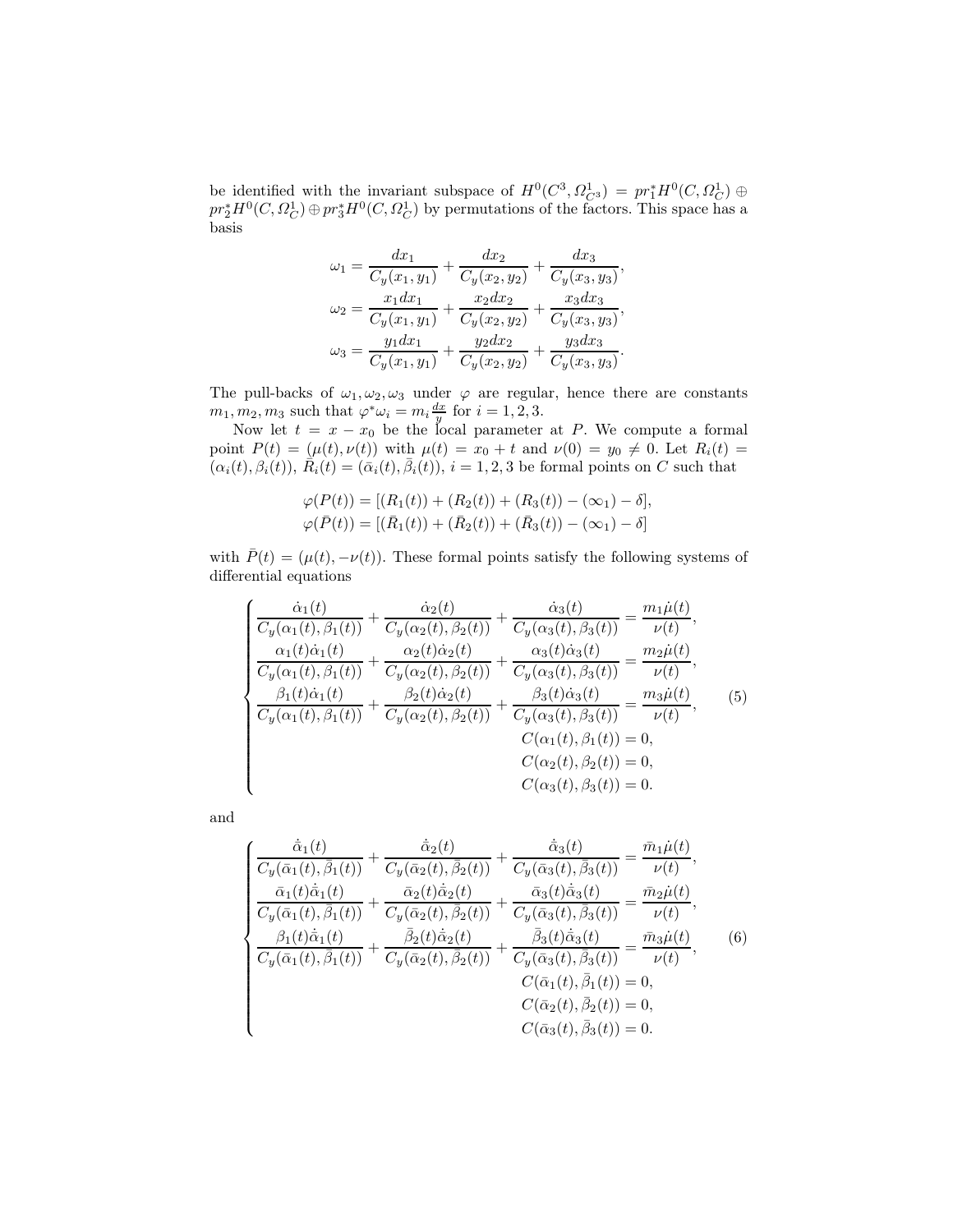The differential equations correspond to the fact that we can express the pullbacks of differentials  $\omega_1, \omega_2, \omega_3$  under  $\varphi$  (and  $\varphi \circ [-1]$ ) in terms of the differential  $\frac{dx}{y}$  on E.

To compute the  $\mathbf{A}_i, \mathbf{B}_i$ , we proceed as follows.

- 1. Compute the  $R_i(t)$  (resp.  $\overline{R}_i(t)$ ) at precision 3 with the method in previous subsection. By comparing the coefficient of  $t^0$  in [\(5\)](#page-12-0) (resp. [\(6\)](#page-12-1)), we obtain the values  $m_1, m_2, m_3$  (resp.  $\bar{m}_1, \bar{m}_2, \bar{m}_3$ ).
- 2. Increase the accuracy of the  $\alpha_i(t), \beta_i(t)$  (resp.  $\bar{\alpha}_i(t), \bar{\beta}_i(t)$ ). Their coefficients can be computed one by one by using the system [\(5\)](#page-12-0) (resp. [\(6\)](#page-12-1)).
- 3. Compute

$$
\mathbf{A}_{1}(\mu(t)) = \frac{\alpha_{1}(t) + \alpha_{2}(t) + \alpha_{3}(t) + \bar{\alpha}_{1}(t) + \bar{\alpha}_{2}(t) + \bar{\alpha}_{3}(t)}{2},
$$
\n
$$
\mathbf{B}_{1}(\mu(t)) = \frac{\alpha_{1}(t) + \alpha_{2}(t) + \alpha_{3}(t) - \bar{\alpha}_{1}(t) - \bar{\alpha}_{2}(t) - \bar{\alpha}_{3}(t)}{2\nu(t)},
$$
\n
$$
\vdots
$$
\n
$$
\mathbf{A}_{6}(\mu(t)) = \frac{\beta_{1}(t)\beta_{2}(t)\beta_{3}(t) + \bar{\beta}_{1}(t)\bar{\beta}_{2}(t)\bar{\beta}_{3}(t)}{2},
$$
\n
$$
\mathbf{B}_{6}(\mu(t)) = \frac{\beta_{1}(t)\beta_{2}(t)\beta_{3}(t) - \bar{\beta}_{1}(t)\bar{\beta}_{2}(t)\bar{\beta}_{3}(t)}{2\nu(t)}.
$$

Then recover the  $A_i$ ,  $B_i$  by using continued fraction.

### 3.4 An example

We give an example computed with the computational algebra system Magma [\[1\]](#page-17-13).

Let  $\mathbb{F}_{523^3} = \mathbb{F}_{523}[w]$  be the cubic extension of  $\mathbb{F}_{523}$  defined by  $w^3 + 2 = 0$ , and let E be the elliptic curve over  $\mathbb{F}_{523^3}$  defined by

$$
y^{2} = x^{3} + (82w^{2} + 92w + 140)x + 359w^{2} + 339w + 243.
$$

Then the order of the group  $E(\mathbb{F}_{5233})$  is the prime 143069629.

Let W be the Weil restriction of E with respect to  $\mathbb{F}_{523}$ ,  $\mathbb{F}_{523}$ . Let  $\mathbb{F}_{523}$ <sup>6</sup> =  $\mathbb{F}_{523^3}[\theta]$  be given by  $\theta^2 + 522w + 517 = 0$ . Then we take the  $\mathbb{F}_{523}$ -rational subgroup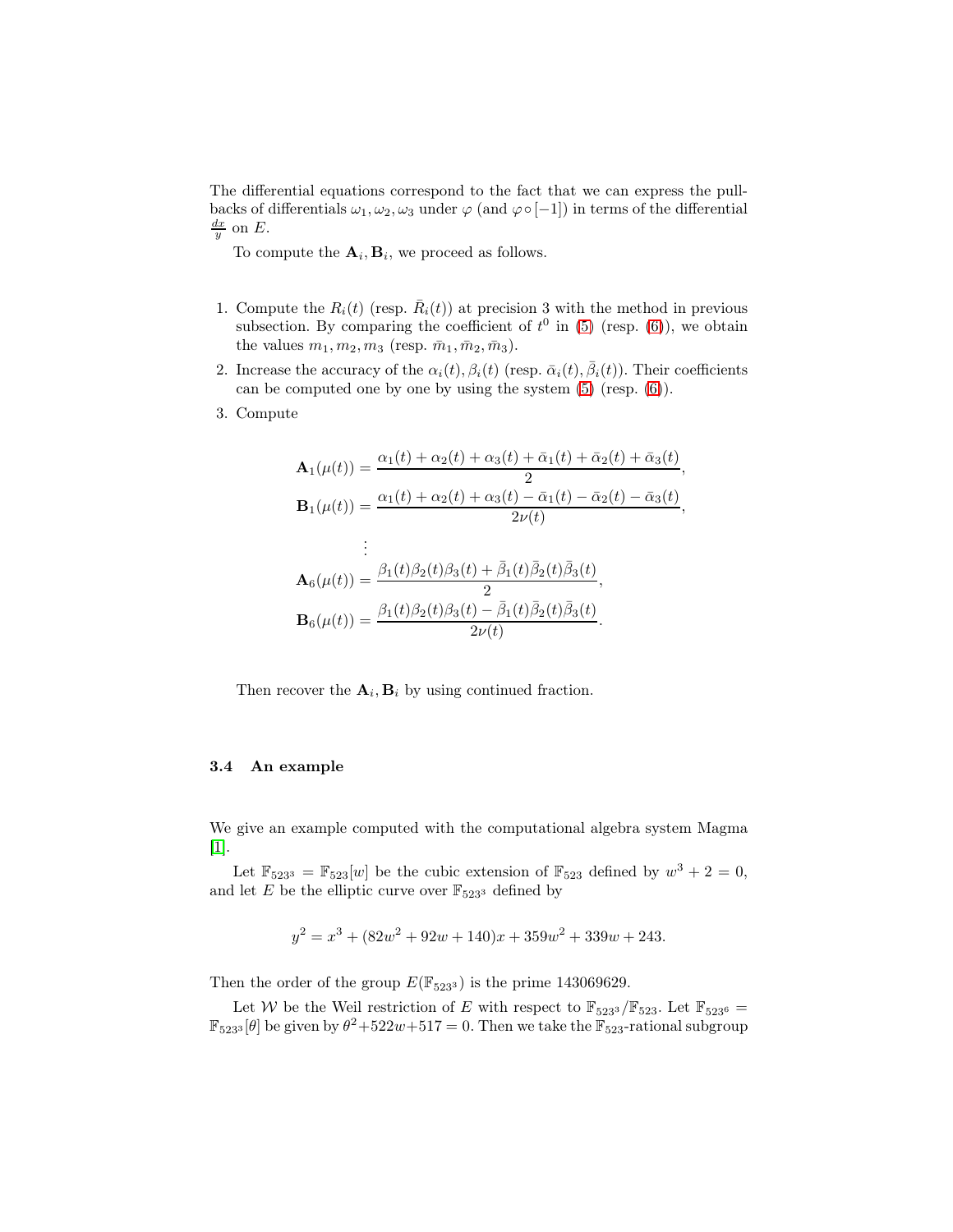$\Lambda = \langle P_1, P_2, P_3 \rangle$  of  $\mathcal{W}[3]$  generated by

$$
P_1 = ( (222w^2 + 370w + 337, (122w^2 + 387w + 400)\theta),
$$
  
\n
$$
(312w^2 + 287w + 156, (21w^2 + 362w + 493)\theta),
$$
  
\n
$$
(415w^2 + 275w + 156, (419w^2 + 251w + 451)\theta)),
$$
  
\n
$$
P_2 = ((319w^2 + 484w + 156, (298w^2 + 484w + 108)\theta),
$$
  
\n
$$
(245w^2 + 442w + 337, (305w^2 + 456w + 6)\theta),
$$
  
\n
$$
(415w^2 + 275w + 156, (104w^2 + 272w + 72)\theta)),
$$
  
\n
$$
P_3 = ((319w^2 + 484w + 156, (225w^2 + 39w + 415)\theta),
$$
  
\n
$$
(312w^2 + 287w + 156, (21w^2 + 362w + 493)\theta),
$$
  
\n
$$
(56w^2 + 234w + 337, (150w^2 + 109w + 222)\theta)).
$$

The quotient  $\mathcal{W}/\Lambda$  is isomorphic to the Jacobian of curve C defined by

$$
x^4 + 144x^3y + 112x^2y^2 + 393xy^3 + 488y^4 + 397x^3z + 49x^2yz + 299xy^2z + 500y^3z
$$
  
+ 311x<sup>2</sup>z<sup>2</sup> + 185xyz<sup>2</sup> + 288y<sup>2</sup>z<sup>2</sup> + 462xz<sup>3</sup> + 468yz<sup>3</sup> + 284z<sup>4</sup> = 0.

Let  $\varphi : E \to J_C$  be the composition of the map

$$
i: E \to \mathcal{W}, P \mapsto (P, 0, 0)
$$

and the quotient map  $\pi : W \to W/\Lambda = J_C$ . If  $P = (x_0, y_0) \in E$ , then  $\varphi(P)$  is the class of the divisor  $D - 3(\infty_1)$  with  $\infty_1 = (359 : 1 : 0)$  and D cut by

$$
x^{3} - \mathbf{C}_{1}(x_{0}, y_{0})x^{2}z + \mathbf{C}_{2}(x_{0}, y_{0})xz^{2} - \mathbf{C}_{3}(x_{0}, y_{0})z^{3},
$$
  

$$
y^{3} - \mathbf{C}_{4}(x_{0}, y_{0})y^{2}z + \mathbf{C}_{5}(x_{0}, y_{0})yz^{2} - \mathbf{C}_{6}(x_{0}, y_{0})z^{3},
$$

where  $C_1, C_2, \ldots, C_6$  are rational functions on E given by

$$
C_1(x,y) = (((407w^2 + 492w + 158)x^{10} + (90w^2 + 63w + 215)x^9 + (141w^2 + 410w + 456)x^8
$$
  
+ (118w^2 + 156w + 463)x^7 + (417w^2 + 319w + 470)x^6 + (481w^2 + 406w + 109)x^5  
+ (176w^2 + 194w + 77)x^4 + (337w^2 + 298w + 503)x^3 + (167w^2 + 458w + 409)x^2  
+ (456w^2 + 163w + 256)x + 12w^2 + 203w + 42) + y((181w^2 + 196w + 325)x^8  
+ (358w^2 + 100w + 386)x^7 + (497w^2 + 485w + 205)x^6 + (453w^2 + 238w + 134)x^5  
+ (223w^2 + 289w + 381)x^4 + (195w^2 + 74w + 88)x^3 + (414w^2 + 200w + 57)x^2  
+ (153w^2 + 135w + 428)x + 7w^2 + 325w + 98) / p(x),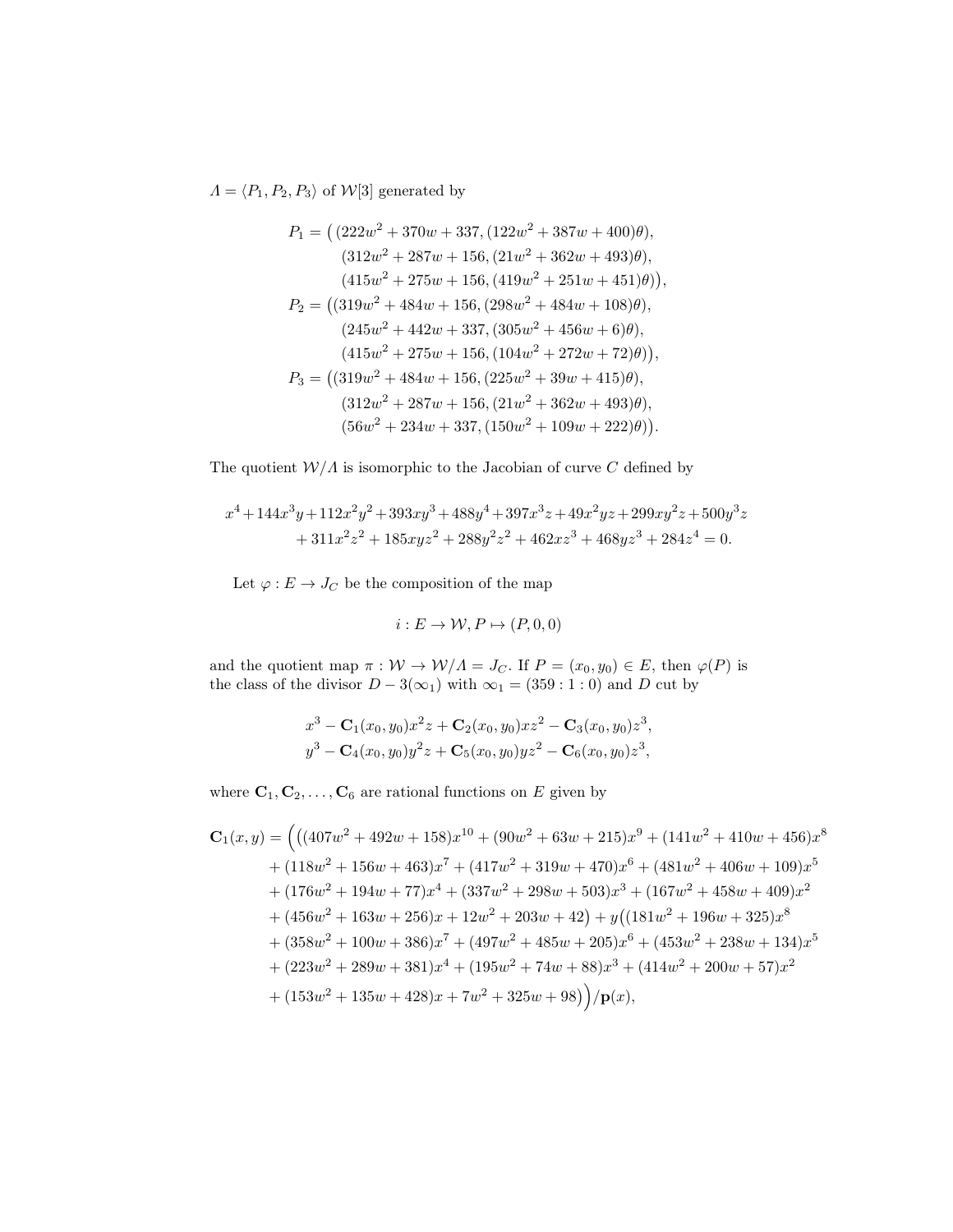$$
C_{2}(x,y) = (((228w^{2} + 138w + 383)x^{10} + (161w^{2} + 421w + 392)x^{9} + (194w^{2} + 522w + 351)x^{8}
$$
  
+  $(261w^{2} + 269w + 190)x^{7} + (504w^{2} + 72w + 309)x^{6} + (194w^{2} + 249w + 4)x^{5}$   
+  $(247w^{2} + 179w + 463)x^{4} + (292w^{2} + 158w + 298)x^{3} + (67w^{2} + 488w + 196)x^{2}$   
+  $(379w^{2} + 336w + 513)x + 257w^{2} + 103w + 125) + y((456w^{2} + 509w + 243)x^{9}$   
+  $(89w^{2} + 121w + 21)x^{8} + (107w^{2} + 175w + 165)x^{7} + (437w^{2} + 50w + 473)x^{6}$   
+  $(448w^{2} + 139w + 447)x^{5} + (491w^{2} + 324w + 384)x^{4} + (38w^{2} + 272w + 229)x^{3}$   
+  $(107w^{2} + 95w + 314)x^{2} + (200w^{2} + 143w + 122)x + 221w^{2} + 128w + 162) / p(x),$ 

$$
C_3(x,y) = ((326w^2 + 484w + 272)x^{11} + (376w^2 + 332w + 245)x^{10} + (239w^2 + 145w + 95)x^9
$$
  
+  $(106w^2 + 106w + 233)x^8 + (184w^2 + 418w + 403)x^7 + (240w^2 + 220w + 239)x^6$   
+  $(127w^2 + 286w + 468)x^5 + (484w^2 + 516w + 68)x^4 + (170w^2 + 335w + 124)x^3$   
+  $(462w^2 + 426w + 433)x^2 + (98w^2 + 500w + 460)x + 509w^2 + 135w + 101)$   
+  $y((371w^2 + 242w + 329)x^9 + (68w^2 + 87w + 240)x^8 + (21w^2 + 389w + 116)x^7$   
+  $(110w^2 + 79w + 107)x^6 + (212w^2 + 190w + 216)x^5 + (332w^2 + 382w + 182)x^4$   
+  $(93w^2 + 33w + 465)x^3 + (280w^2 + 192w + 124)x^2 + (395w^2 + 463w + 192)x$   
+  $112w^2 + 170w + 292$ ) $/p(x)$ ,

$$
C_4(x,y) = (((513w^2 + 260w + 140)x^{10} + (347w^2 + 92w + 344)x^9 + (314w^2 + 289w + 405)x^8
$$
  
+ (199w<sup>2</sup> + 377w + 117)x<sup>7</sup> + (153w<sup>2</sup> + 414w + 96)x<sup>6</sup> + (507w<sup>2</sup> + 419w + 349)x<sup>5</sup>  
+ (20w<sup>2</sup> + 289w + 74)x<sup>4</sup> + (36w<sup>2</sup> + 407w + 235)x<sup>3</sup> + (299w<sup>2</sup> + 496w + 429)x<sup>2</sup>  
+ (5w<sup>2</sup> + 166w + 6)x + 63w<sup>2</sup> + 13w + 356) + y((20w<sup>2</sup> + 462w + 217)x<sup>8</sup>  
+ (41w<sup>2</sup> + 359w + 88)x<sup>7</sup> + (370w<sup>2</sup> + 137w + 358)x<sup>6</sup> + (470w<sup>2</sup> + 473w + 21)x<sup>5</sup>  
+ (103w<sup>2</sup> + 479w + 1)x<sup>4</sup> + (270w<sup>2</sup> + 133w + 502)x<sup>3</sup> + (57w<sup>2</sup> + 379w + 56)x<sup>2</sup>  
+ (488w<sup>2</sup> + 94w + 185)x + 265w<sup>2</sup> + 385w + 137) / p(x),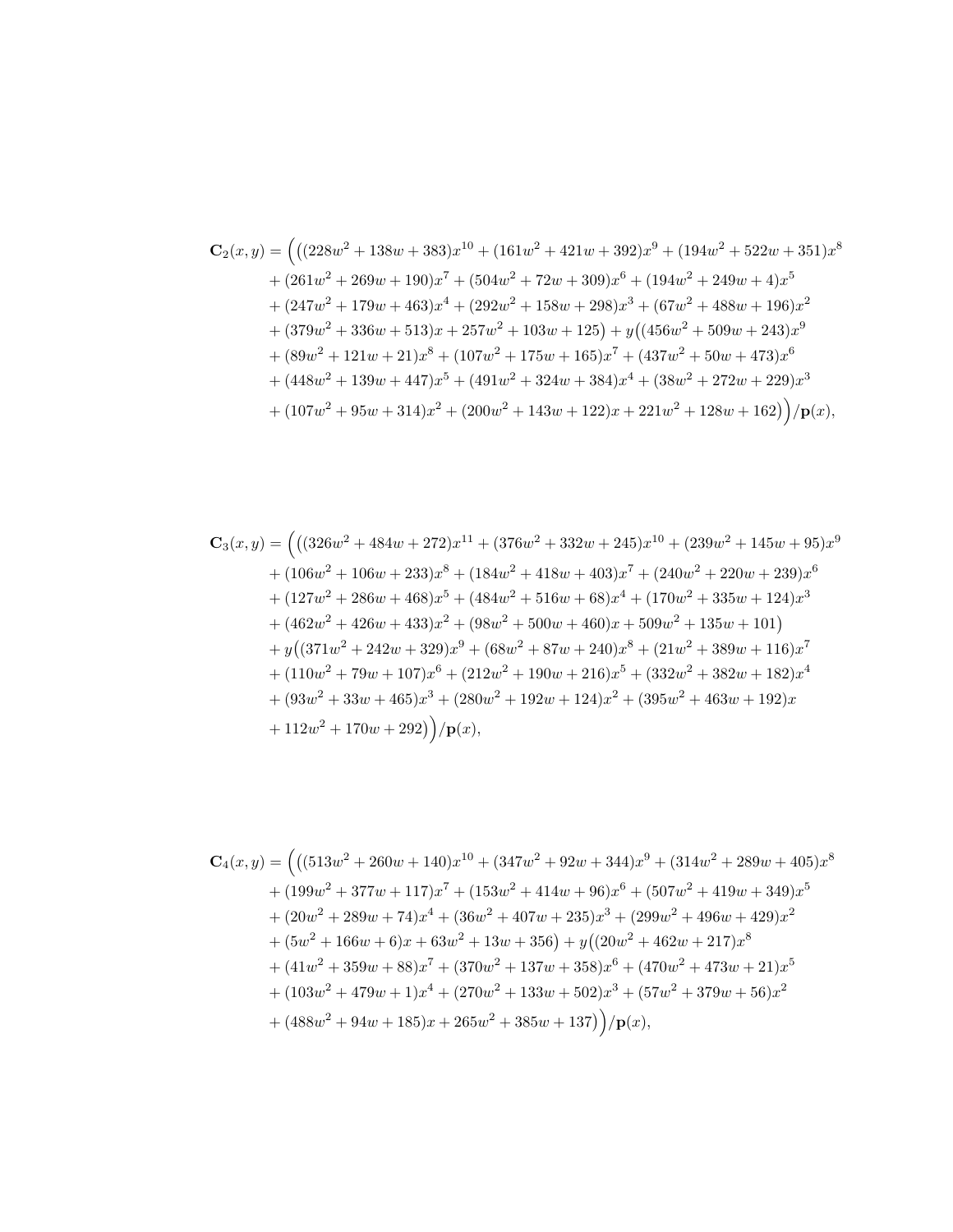$$
C_5(x,y) = (((112w^2 + 445w + 474)x^{10} + (180w^2 + 135w + 266)x^9 + (216w^2 + 277w + 100)x^8
$$
  
+  $(320w^2 + 277w + 218)x^7 + (329w^2 + 62w + 114)x^6 + (228w^2 + 71w + 411)x^5$   
+  $(211w^2 + 9w + 353)x^4 + (45w^2 + 486w + 43)x^3 + (351w^2 + 464w + 377)x^2$   
+  $(137w^2 + 340w + 409)x + 148w^2 + 487w + 454) + y((480w^2 + 393w + 429)x^9$   
+  $(451w^2 + 335w + 482)x^8 + (14w^2 + 6w + 516)x^7 + (30w^2 + 462w + 430)x^6$   
+  $(359w^2 + 353w + 248)x^5 + (193w^2 + 313w + 384)x^4 + (281w^2 + 510w + 111)x^3$   
+  $(336w^2 + 124w + 159)x^2 + (492w^2 + 374w + 176)x + 184w^2 + 12w + 66)) / p(x),$ 

$$
C_6(x,y) = (((449w^2 + 288w + 365)x^{11} + (320w^2 + 375w + 357)x^{10} + (262w^2 + 70w + 425)x^9
$$
  
+ (214w<sup>2</sup> + 312w + 445)x<sup>8</sup> + (302w<sup>2</sup> + 293w + 211)x<sup>7</sup> + (111w<sup>2</sup> + 24w + 333)x<sup>6</sup>  
+ (218w<sup>2</sup> + 328w + 127)x<sup>5</sup> + (w<sup>2</sup> + 252w + 419)x<sup>4</sup> + (286w<sup>2</sup> + 442w + 99)x<sup>3</sup>  
+ (217w<sup>2</sup> + 32w + 118)x<sup>2</sup> + (142w<sup>2</sup> + 61w + 406)x + 466w<sup>2</sup> + 251w + 287)  
+ y((283w<sup>2</sup> + 185w + 37)x<sup>9</sup> + (465w<sup>2</sup> + 226w + 378)x<sup>8</sup> + (210w<sup>2</sup> + 95w + 207)x<sup>7</sup>  
+ (432w<sup>2</sup> + 59w + 496)x<sup>6</sup> + (159w<sup>2</sup> + 479w + 450)x<sup>5</sup> + (201w<sup>2</sup> + 273w + 129)x<sup>4</sup>  
+ (494w<sup>2</sup> + 100w + 424)x<sup>3</sup> + (456w<sup>2</sup> + 349w + 214)x<sup>2</sup> + (476w<sup>2</sup> + 176w + 515)x  
+ 90w<sup>2</sup> + 343w + 520) / p(x)

with

$$
\mathbf{p}(x) = x^{10} + (433w^2 + 126w + 135)x^9 + (3w^2 + 477w + 283)x^8 + (476w^2 + 507w + 488)x^7
$$
  
+  $(308w^2 + 158w + 387)x^6 + (104w^2 + 313w + 353)x^5 + (371w^2 + 193w + 173)x^4$   
+  $(452w^2 + 454w + 409)x^3 + (21w^2 + 196w + 16)x^2 + (164w^2 + 97w + 323)x$   
+  $503w^2 + 458w + 485$ .

Now take  $P = (7, 155w^2 + 306w + 310)$  and  $Q = 1987P = (311w^2 + 393w +$ 38, 418 $w^2 + 167w + 33$ ). Then  $S = \pi(P, P^{\sigma}, P^{\sigma^2}) = \varphi(P) + \varphi(P)^{\sigma} + \varphi(P)^{\sigma^2} =$  $[D_S - 3(\infty_1)]$  with  $D_S$  cut by

$$
x^3 + 364x^2z + 3xz^2 + 380z^3
$$
\n
$$
y^3 + 340y^2z + 302yz^2 + 190z^3
$$

and  $T = \pi(Q, Q^{\sigma}, Q^{\sigma^2}) = \varphi(Q) + \varphi(Q)^{\sigma} + \varphi(Q)^{\sigma^2} = [D_T - 3(\infty_1)]$  with  $D_T$  cut by

$$
x^3 + 205x^2z + 158xz^2 + 25z^3, y^3 + 108y^2z + 424yz^2 + 491z^3.
$$

We checked that  $T = 1987S$ .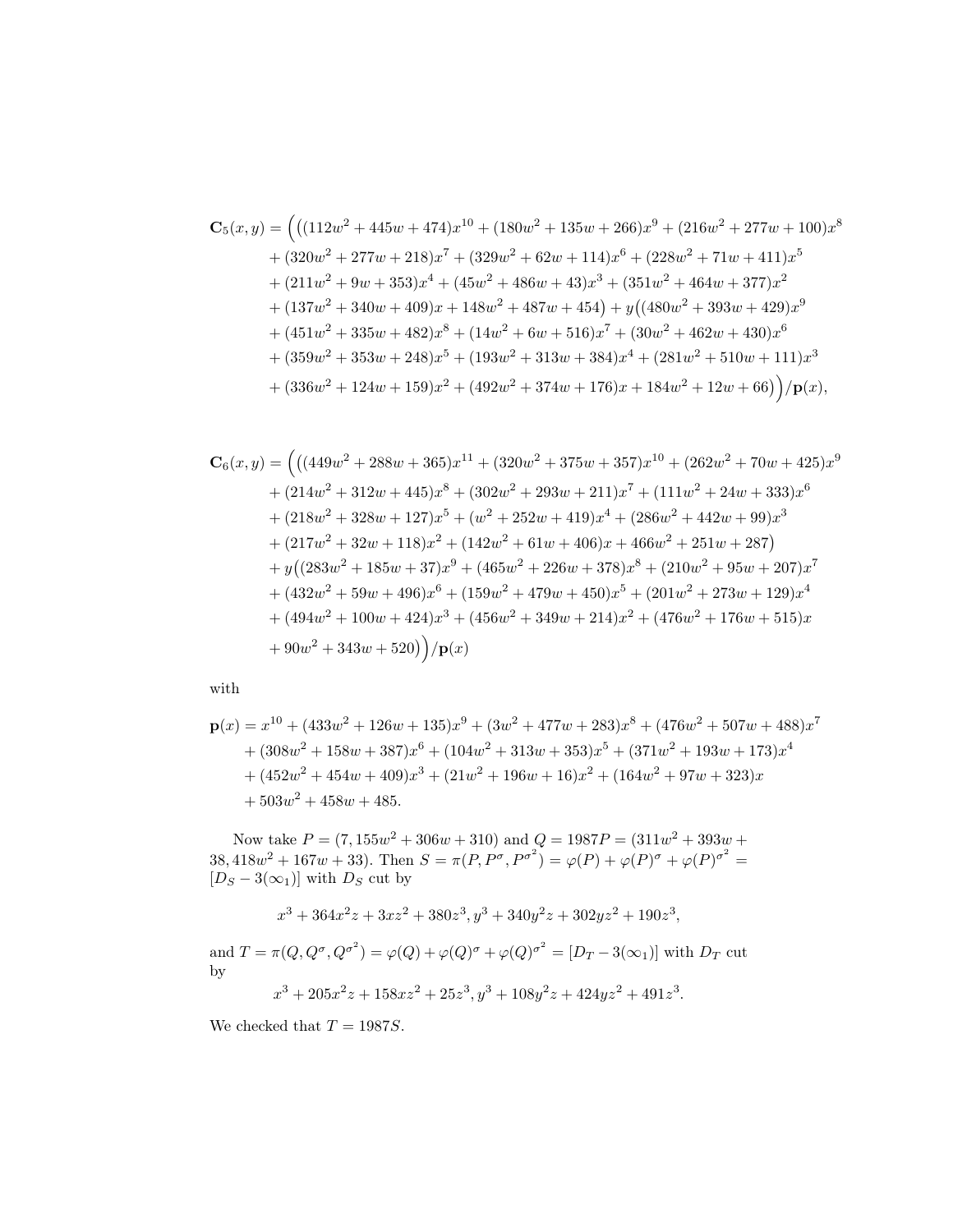### 4 Conclusion

In this paper, we have given an algorithm for computing  $(\ell, \ell, \ell)$ -isogenies from the Weil restriction of an elliptic curve to the Jacobian of a non-hyperelliptic curve. The time-consuming part of the algorithm comes from evaluating the Weil functions on the codomain of the isogeny, so the complexity (in terms of the prime  $\ell$ ) of the algorithm is  $\tilde{O}(\ell^3)$ . This algorithm can be used to transform the discrete logarithm problem in elliptic curves over cubic extension fields  $\mathbb{F}_{q^3}$  into the corresponding problem in the Jacobian of a non-hyperelliptic curve over  $\mathbb{F}_q$ , where the problem can be solved in a time of  $O(q)$ . This method gives a positive answer to the question whether elliptic curves over  $\mathbb{F}_{q^3}$  with prime order can be attacked with cover attacks.

### <span id="page-17-13"></span>References

- 1. W. Bosma, J. Cannon, and C. Playoust. The Magma algebra system. I. The user language. J. Symbolic Comput., 24(3-4):235–265, 1997. Computational algebra and number theory (London, 1993).
- <span id="page-17-10"></span>2. J. Couveignes and T. Ezome. Computing functions on jacobians and their quotients. LMS Journal of Computation and Mathematics, 18(1):555–577, 2015.
- <span id="page-17-2"></span>3. C. Diem. The GHS attack in odd characteristic. Journal of the Ramanujan Mathematical Society, 18(1):1–32, 2003.
- <span id="page-17-0"></span>4. C. Diem and J. Scholten. Cover attacks. A report for the AREHCC project, Available under http://www.arehcc.com/documents.htm 2003.
- <span id="page-17-6"></span>5. C. Diem and E. Thome. Index calculus in class groups of non-hyperelliptic curves of genus three. Journal of Cryptology, 21(4):593–611, 2008.
- <span id="page-17-11"></span>6. A. Fiorentino. Weber's formula for the bitangents of a smooth plane quartic.  $arXiv$ , page N/A, 2016. arXiv:1612.02049.
- <span id="page-17-7"></span>7. P. Gaudry. Index calculus for abelian varieties of small dimension and the elliptic curve discrete logarithm problem. Journal of Symbolic Computation, 44(12):1690– 1702, 2009.
- <span id="page-17-3"></span>8. P. Gaudry, F. Heß, and N. Smart. Constructive and destructive facets of Weil descent on elliptic curves. Journal of Cryptology, 15:19–46, 2002.
- <span id="page-17-1"></span>9. P. Gaudry, E. Thome, N. Theriault, and C. Diem. A double large prime variation for small genus hyperelliptic index calculus. Mathematics of Computation, 76(257):475–492, Mar. 2007.
- <span id="page-17-4"></span>10. F. Heß. The GHS attack revisited. In E. Biham, editor, Advances in Cryptology – EUROCRYPT 2003, volume 2656 of LNCS, pages 374–387. Springer-Verlag, 2003.
- <span id="page-17-12"></span>11. R. Lercier, C. Ritzenthaler, and J. Sijsling. Reconstructing plane quartics from their invariants. Discrete and Computational Geometry, 63(1):73–113, 2020.
- <span id="page-17-9"></span>12. E. Milio. Computing isogenies between jacobians of curves of genus 2 and 3. Mathematics of Computation, 89:1331–1364, 2020.
- <span id="page-17-5"></span>13. F. Momose and J. Chao. Elliptic curves with weak coverings over cubic extensions of finite fields with odd characteristic. Cryptology ePrint Archive, 2009. Report 2009/236.
- <span id="page-17-8"></span>14. D. Mumford. On the equations defining abelian varieties. I. Inventiones Mathematicae, 1(4):287–354, 1966.